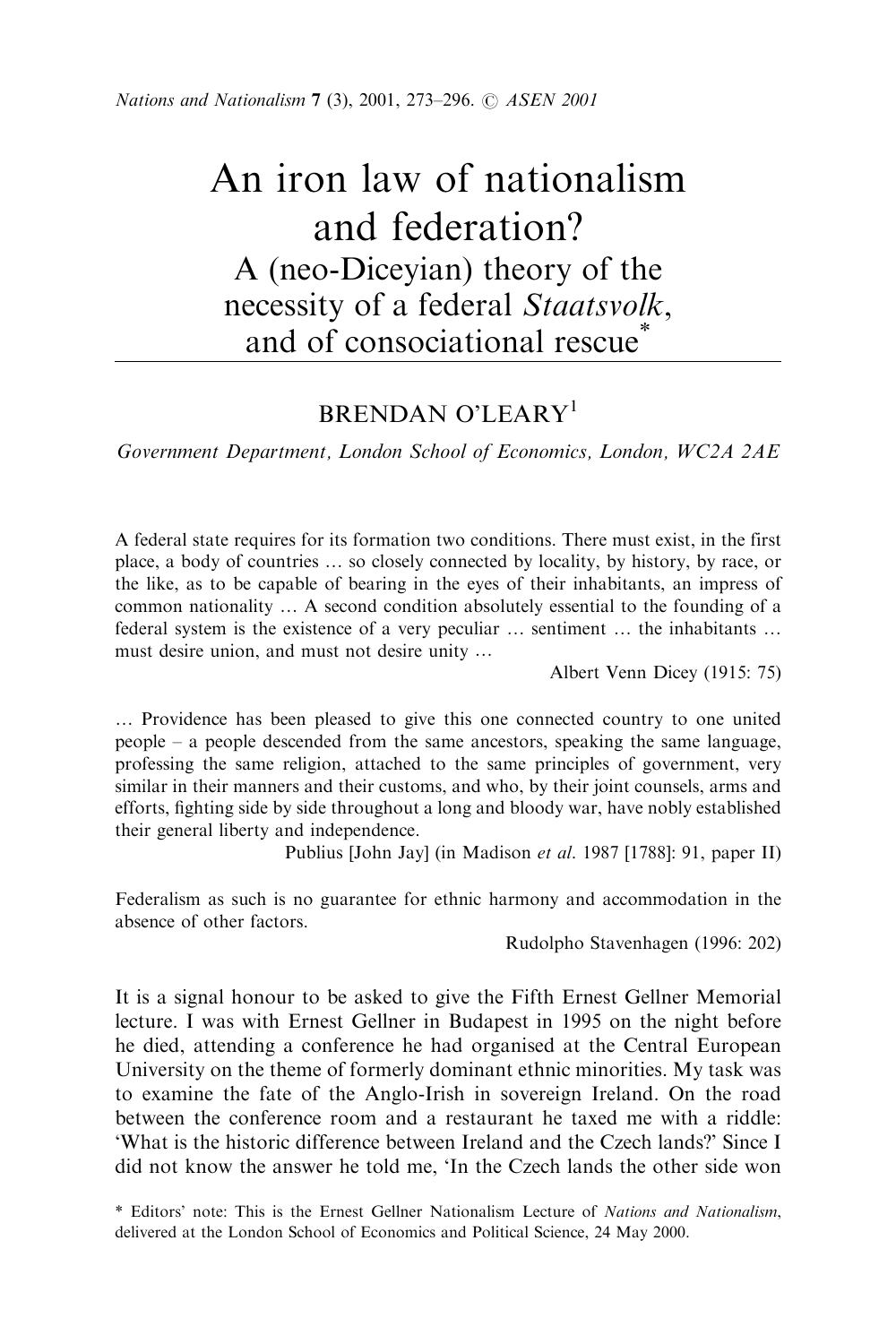the Battle of the Boyne.' A typical example of his wit, and a memorable parting shot.

I cannot, however, claim to have known Ernest Gellner well as a person, though I had the privilege of having my doctoral thesis on the Asiatic Mode of Production externally examined by him (O'Leary 1989). He began the viva by warmly congratulating me, telling me that he was recommending it for publication, that he had arranged a publisher, and suggested that with my consent he would write a foreword (Gellner 1989). Naturally I felt elated. But then he counselled me that he had one minor obligation to perform: he was required, in the manner of Karl Popper, to test whether he could falsify the thesis that I had written in the dissertation. A chill ran down my recently elated spine. He then performed his duty, corrected my errors, and gave me salutary advice on matters philosophical, anthropological, linguistic, historical and sociological. Lastly he presented me with about twenty pages of typed commentary, amounting to an article in response to my efforts. In short, he demonstrated generosity, utterly professional social scientific standards and astounding scholarly range.

I relate this story not merely to recall my moment of glory at the hands of a master, but to emphasise that Ernest Gellner was a true polymath. His writings on nationalism are just one component, albeit highly significant, of his rejuvenation of liberal social theory and philosophy. He was a major analytical  $philosopher - the executioner of local Anglo-Saxon linguistic philosophy$ (Gellner 1968 [1959]) and the best diagnostician of our cognitive predicament in a world made clearer but colder by positivism (Gellner 1964, 1974a, 1974b, 1974c and 1979). He was an exemplary anthropologist, both theoretically (Gellner 1980, 1981 and 1995) and in the field: Saints of the Atlas remains an essential reference on segmentary lineage systems (Gellner 1969). He was a novel philosopher of history who purged historical materialism of its teleology and eschatology, but extracted a useful kernel from the debris (Gellner 1988a and 1988b); and a liberal pluralist, who restated the case for the distinctiveness and merits of civil society in the history of European uniqueness (Gellner 1994). Last, but not least, he was a mordant and relentlessly sceptical critic of relativism (Gellner 1985, 1987 and 1992), of moralism and of intellectual pretension – whether dressed in the guise of psychoanalysis (Gellner 1993 [1985]), Parisian or Frankfurt Marxism, sweetly theological Hegelianism, or of what he called post-modernist 'meta-twaddle' (Gellner 1992).

In commemorating his fellow poet W. B. Yeats, W. H. Auden wrote that `The words of a dead man are modified in the guts of the living.' In commemorating Ernest Gellner in this lecture series we must not forget the full gamut of his intellectual accomplishments, and we should recall that his thinking on nationalism had a place within his broader liberal philosophy. But in respecting this work and his values we must, especially where evidence and logic demand it, self-consciously correct, modify and improve upon his thought. He would not have had it otherwise. That brings me to the subject of tonight's lecture, the relationships between federalism and nationalism.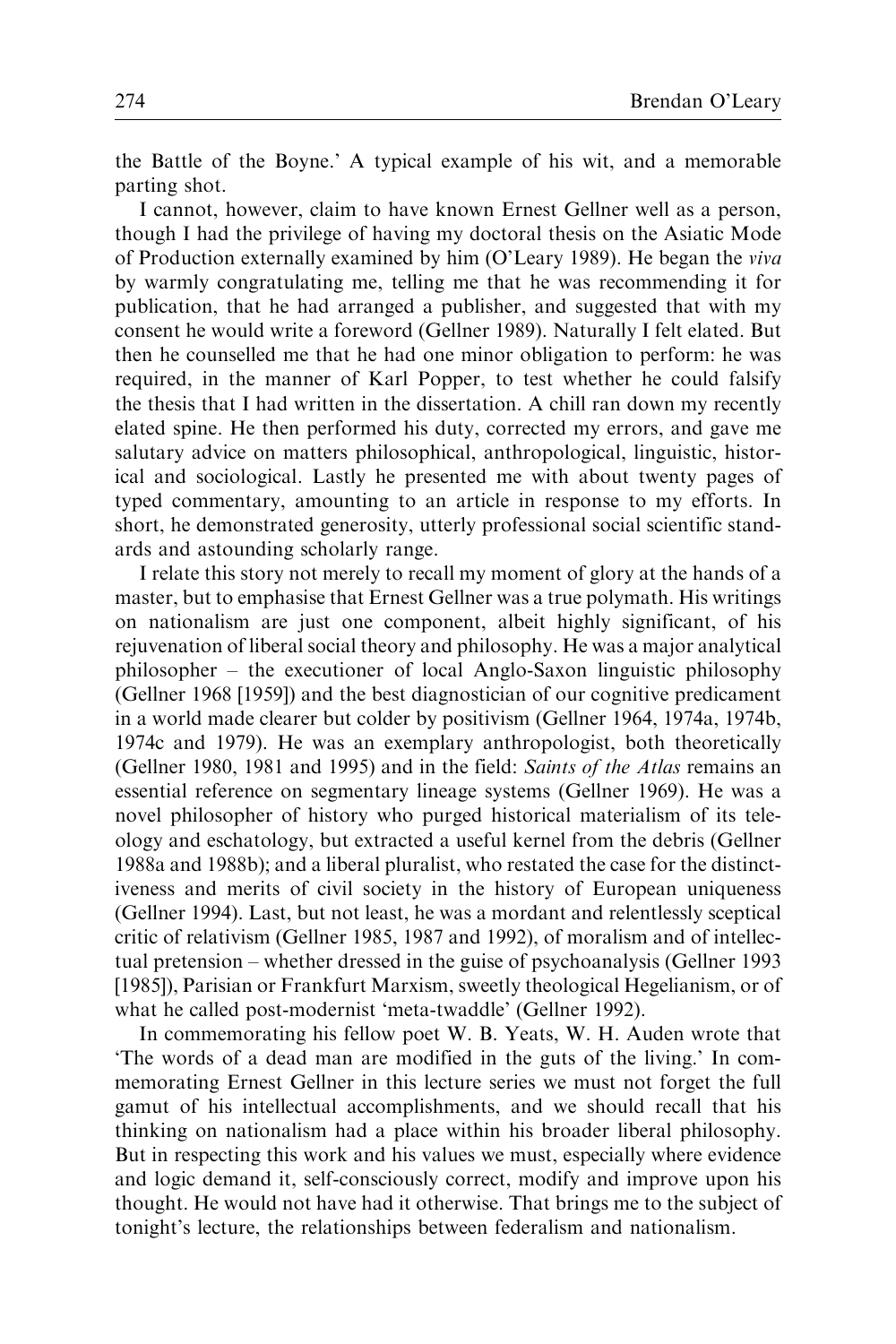### The persistence of polycultural and multinational states

There is a standard criticism of Gellner's theory of nationalism. Here is one author's attempt to summarise it.

He appeared to assume that the range of possibilities in modern times is bifurcated: there is a simple choice between nationalist homogenisation through assimilation, and nationalist secessionism which produces another nationalist homogenisation ... [But] modern political entities have ... developed strategies ... that *prima facie*, counteract the potency of nationalist homogenisation ... systems of control; arbitration; federation/autonomy; and consociation. The last three of these are compatible with liberal and egalitarian pluralist principles. Throughout modernity these methods have existed at various times, and in many parts of the world, and new versions of them are continually springing into being ... [T]he persistence of such strategies, and regimes based upon them, are empirical embarrassments for Gellner's theory. The equilibrium condition of one nation, one state, seems to be continually elusive.

I was the author of the words just quoted (O'Leary 1998:  $63-4$ ), but my position was not unusual. Professor Alfred Stepan expressed very similar sentiments in the same volume in which my chapter appeared, viz. The State of the Nation: Ernest Gellner and the Theory of Nationalism, edited by John A. Hall. Stepan's chapter is entitled `Modern multinational democracies: transcending a Gellnerian oxymoron' (Stepan 1998). Al Stepan and I are political scientists by trade. We can have no quarrel with the evidence in favour of Gellner's theory: in the last two centuries the bleak testimony of genocides, ethnic expulsions, coercive assimilations, partitions, secessions, and territorial restructurings following imperial collapses has tempered the optimism of all but the most fanatical exponents of human progress. In essence Stepan and I, representing political scientists, had two responses to Gellner's work on nationalism. The first was empirical: the evidence of the persistence of liberal democratic polycultural or multinational states, federal and/or consociational in format, suggests blatant disconfirmation. The second was normative: we did not want to accept fundamental sociological limitations on constitutional statecraft, especially if they suggested severe constraints on the institutional management of cultural and national differences consistent with liberal democratic values.

There can be no doubt that Gellner held the views we ascribed to him. Here are four samples, one from Nations and Nationalism, two from Conditions of Liberty and one from Nationalism:

- 1. 'Nowadays people can only live in units defined by a shared culture, and internally mobile and fluid. Genuine cultural pluralism ceases to be viable under current conditions' (Gellner 1983: 55).
- 2.  $T$ [T]he new imperative of cultural homogeneity  $\ldots$  is the very essence of nationalism  $\ldots$  [F]or the first time in world history a High Culture  $\ldots$ becomes the pervasive and operational culture of an entire society ... The state has not merely the monopoly of legitimate violence, but also of the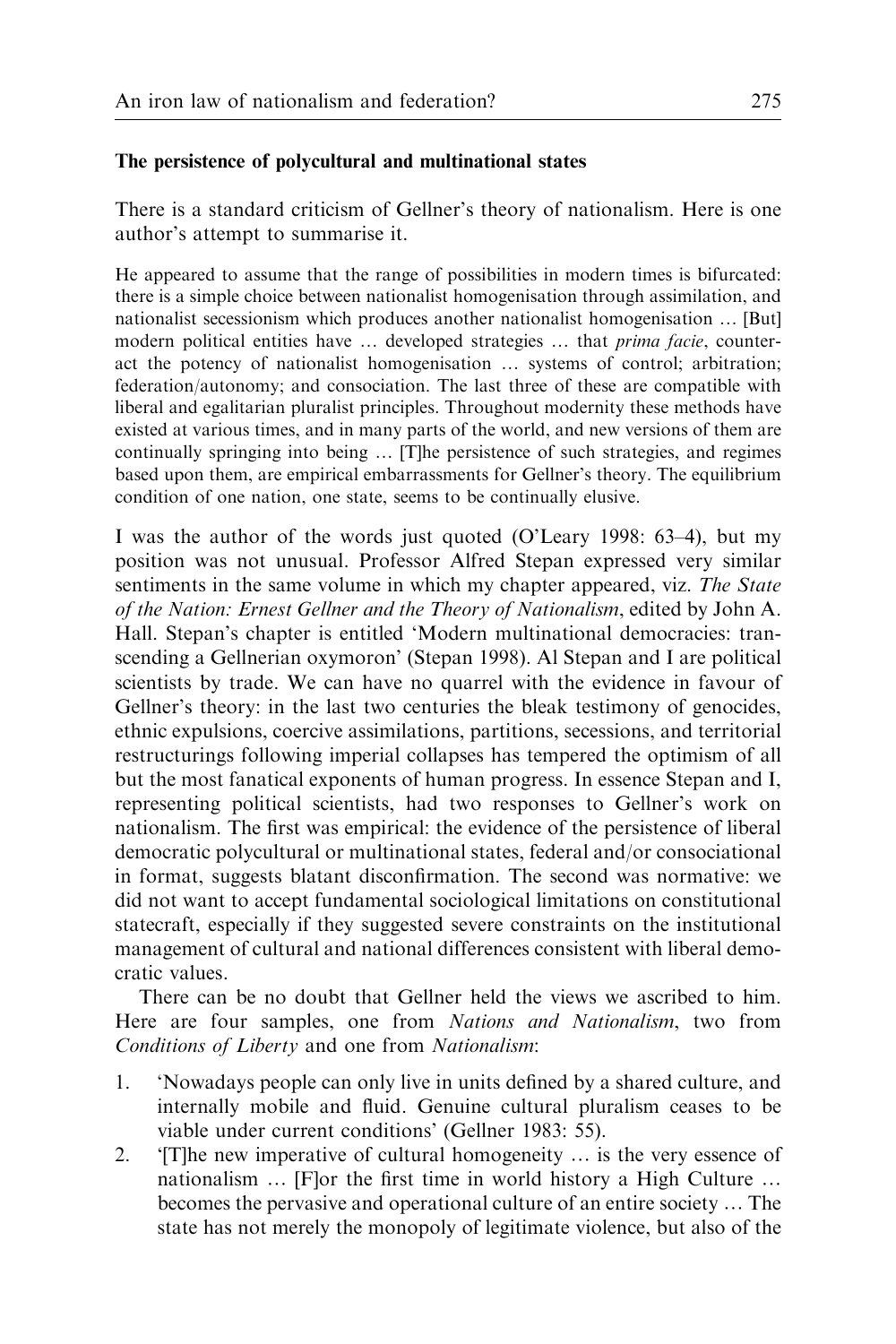accreditation of educational qualification. So the marriage of state and culture takes place, and we find ourselves in the Age of Nationalism' (Gellner 1994: 105-8).

- 3. `At the beginning of the social transformation which brought about the new state of affairs, the world was full of political units of all sizes, often overlapping, and of cultural nuances ... Under the new social regime, this became increasingly uncomfortable. Men then had two options, if they were to diminish such discomfort: they could change their own culture, or they could change the nature of the political unit, either by changing its boundaries or by changing its cultural identifications' (ibid.: 108).
- 4. 'In our age, many political systems which combine ... cultural pluralism with a persisting inequality between cultures ... are doomed, in virtue of their violation of the nationalist principle which, in past ages, could be violated with impunity' (Gellner 1997: 104).

Gellner emphasised that nationalism is the primary principle of political legitimacy of modernity  $-$  along with affluence (Gellner 1964). It is not the only principle, and it is not irresistible (Gellner 1983: 138), but his readers are left in no doubt of its potency. He was, of course, emphatic, especially in his posthumously published essay, Nationalism, that he would strongly have preferred matters to be otherwise. He did not welcome political instability, such as that engendered by the break-up of the federations of the Soviet Union, Yugoslavia and Czechoslovakia. He entertained hopes:

- . that advanced industrialisation might diminish national conflicts;
- . that emerging global imperatives might prompt a new global division of competencies with supra-national government to manage technological, ecological and terrorist threats in conjunction with the cantonisation of local and educational functions; and
- that the de-fetishisation of land might be possible  $(1997: 102–8)$ .

In brief, he was not against federalism, or other forms of polycultural and multinational or indeed post-national government. If anything he was strongly in favour of them. He was just sceptical about their prospects, and their robustness.

The arguments made by Stepan and me against Gellner may, however, have been incorrect, or at least premature. I want to argue that Gellner's implicit theses about the limited prospects for the reconciliation of nationalism with federalism were more powerful, and more consistent with the evidence, than they seemed - though he himself may have not done the research to demonstrate this. What follows will therefore extend Gellner's theory in a manner consistent with his own propositions, if not with his words. If the arguments are persuasive then the criticisms levelled by Al Stepan, and others, including me, need to be rejected, or severely qualified. But they will also suggest that there is more room for constitutional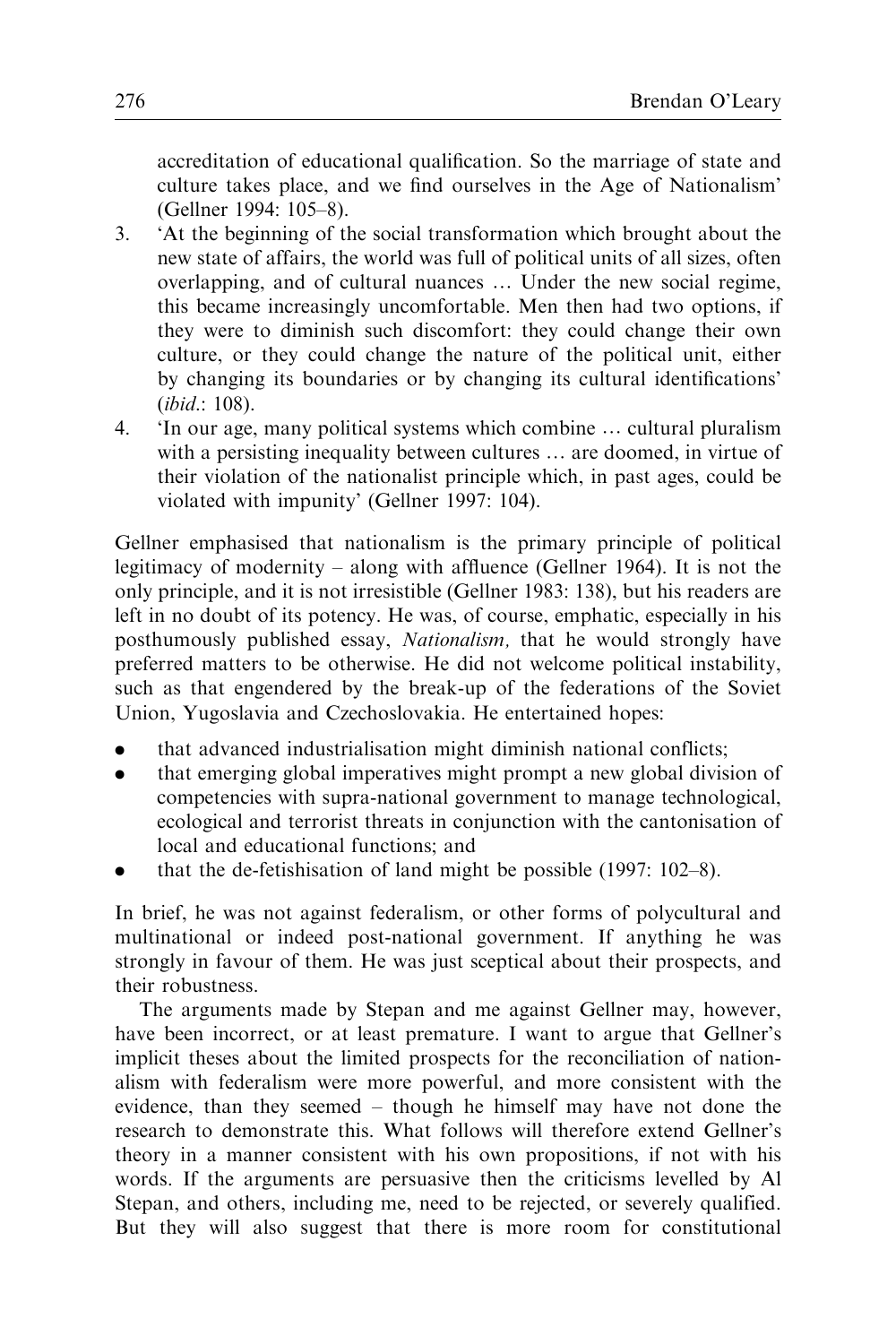engineering than Gellner acknowledged. If the full array of arguments is persuasive then both the master's ghost and his pupil should be content  $$ entirely appropriate in a memorial lecture.

To explain what follows definitions of federalism, federal political systems, federation, and nationalism are required (section 2), together with a brief résumé of how they have been jointly treated in practical political argument (section 3). Then I shall elaborate and explain a theory of why stable democratic federations require a Staatsvolk, a dominant people (section 4). Having done that, I present provisional evidence in favour of the theory, together with some apparently awkward evidence. This apparently awkward evidence will then be explained, or if you prefer, explained away. Lastly, I turn my attention to the political implications of the arguments.

#### Federalism, federal political systems, federations and nationalism

Federalism is a normative political philosophy that recommends the use of federal principles – that is, combining joint action and self-government (King 1982). `Federal political systems' is a descriptive catch-all term for all political organisations that combine what Daniel Elazar called `shared rule and selfrule'. Federal political systems, thus broadly construed, include federations, confederations, unions, federacies, associated states, condominiums, leagues, and cross-border functional authorities (Elazar 1987). Federations, with which I will be particularly concerned here, are very distinct federal political systems (Watts 1987 and 1998), and are best understood in their authentic, i.e. representative, governmental forms. $<sup>2</sup>$  In a genuinely democratic federation</sup> there is a compound sovereign state, in which at least two governmental units, the federal and the regional, enjoy constitutionally separate competencies  $$ although they may also have concurrent powers. Both the federal and the regional governments are each empowered to deal directly with the citizens, and the relevant citizens directly elect (at least some components of) the federal and regional governments. In a federation the federal government usually cannot unilaterally alter the horizontal division of powers  $-$  constitutional change affecting competencies requires the consent of both levels of government. Therefore federation automatically implies a codified and written constitution, and normally is accompanied at the federal level by a supreme court, charged with umpiring differences between the governmental tiers,<sup>3</sup> and by a bicameral legislature  $-\text{ in which the federal as opposed to the}$ popular chamber may disproportionally represent, i.e. over-represent, the smallest regions. Elazar emphasised the 'covenantal' character of federations, i.e. the authority of each government is derived from the constitution rather than from another government.

Having defined the `F-words' let us turn to nationalism. Nationalism is a political philosophy that holds that the nation `should be collectively and freely institutionally expressed, and ruled by its co-nationals' (O'Leary 1997: 191).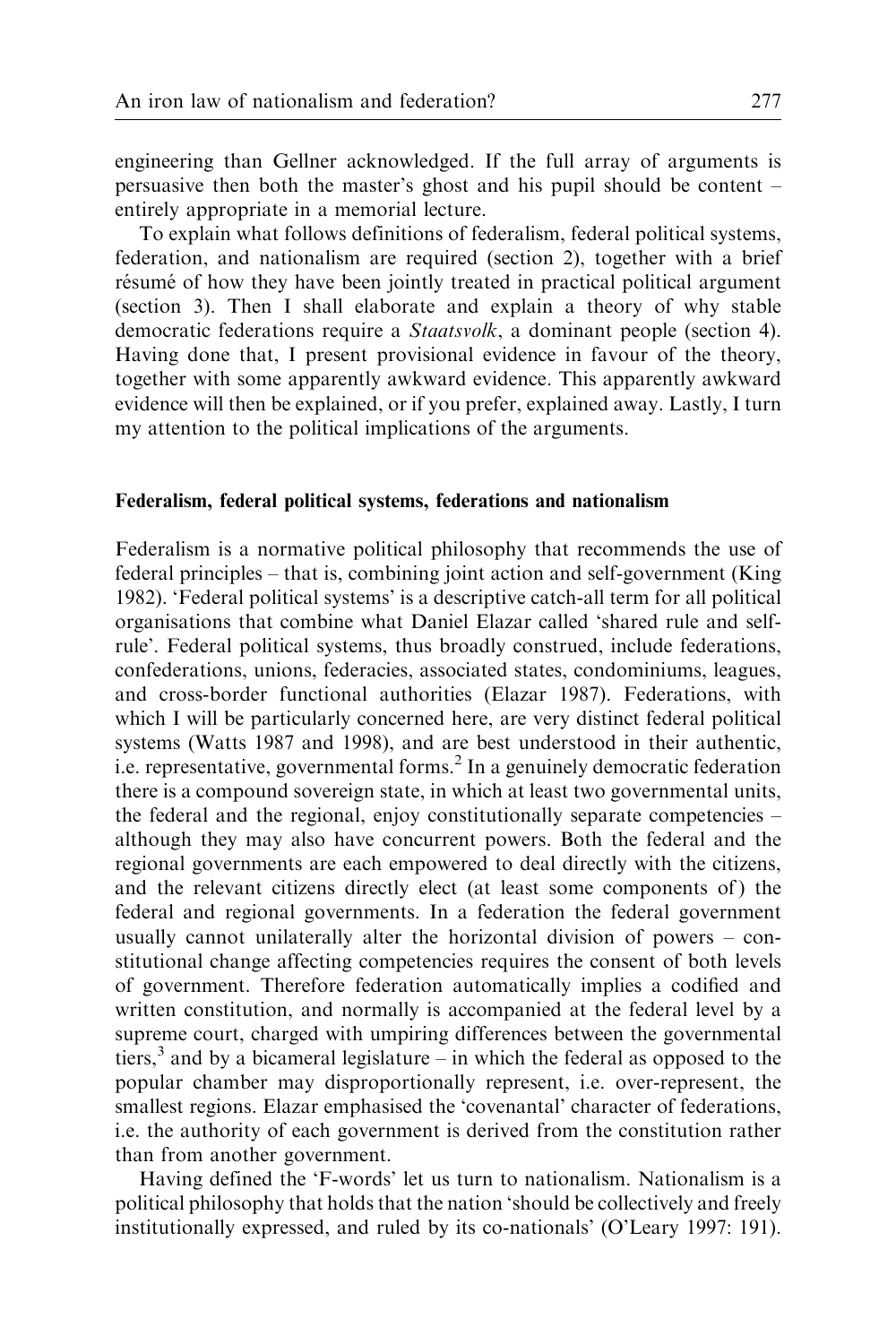This definition is similar to Gellner's, who held that nationalism is `primarily a political principle, which holds that the political and the national unit should be congruent' (Gellner 1983: 1). Observe that nothing in either definition makes nationalism automatically incompatible with federalism, or federal political systems, or with federation. Collective and free institutional expression of more than one nation may, in principle, be possible within a federation. The federation may be organised to make the regional political units and the national units `congruent'. Being `ruled by co-nationals' may appear to be breached somewhat in a federation when the federal level of government involves joint rule by the representatives of more than one nation, but providing the relevant nations have assented to this arrangement no fundamental denial of the principle of national self-determination is involved. Moreover, if we acknowledge that dual or even multiple nationalities are possible, then federations, in principle, provide effective ways of giving these different identities opportunities for collective and free institutional expression.

These definitions permit federalism and nationalism to be compatible political philosophies. They are intended to avoid shutting off empirical research on the relation between nationalism and federation. They do not axiomatically deny the possibility of dual or multinational federations. And they avoid any obvious commitments on the nature or status of nations.

#### Nationalism and federalism in practical political design and argument

Three clear positions can be identified on the relationships between federalism and nationalism in the literature of practical politics in the last two centuries. The first holds that nationalism and federalism are mutually exclusive. The exemplary illustration of this viewpoint is that of the French Jacobins, who believed that federalism was part of the counter-revolution, thoroughly hostile to the necessity of linguistic homogenisation, a road-block in the path of authentic, indivisible, monistic popular sovereignty. In his report to the Committee of Public Safety of January 1794, Barère declared that 'Federalism and superstition speak low Breton; emigration and hatred of the Republic speak German; the counterrevolution speaks Italian, and fanaticism speaks Basque' (de Certaus, Dominique and Revel 1975: 295, cited in Brubaker 1992: 7). On one reading of Gellner's work the Jacobins were the nationalists par excellence. They sought cultural assimilation; they were determined to make peasants into Frenchmen; and therefore they were deeply hostile to all forms of accommodation that inhibited this goal, including federalism.

In partial agreement with the Jacobins, many nineteenth-century federalists, notably Joseph Proudhon and Carlo Cattaneo, were resolutely hostile to nation-state nationalism (Majocchi 1991: 162), and many twentiethcentury federalists, notably within the European movement, reciprocate the Jacobin view that nationalism and federalism are mutually exclusive (see, for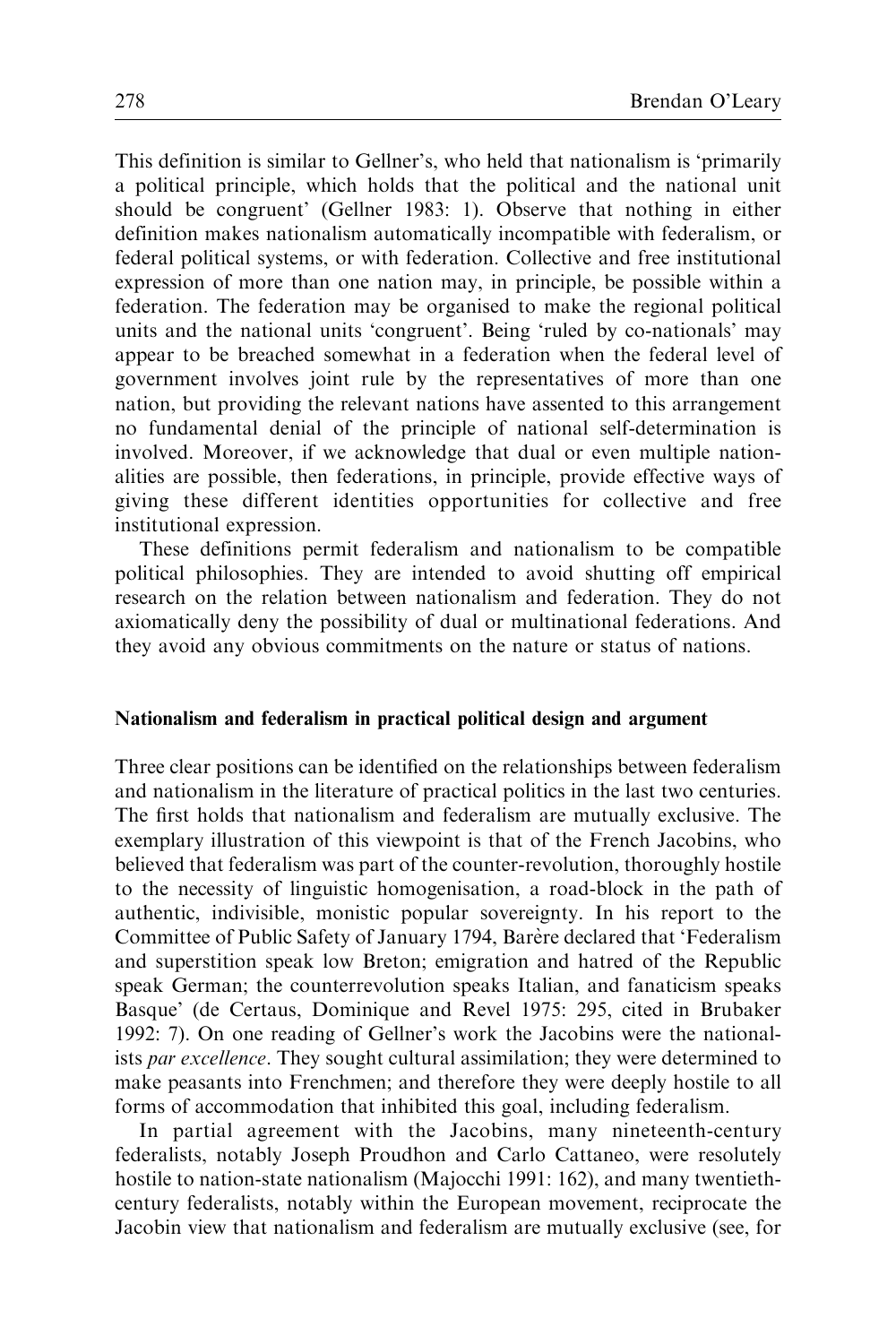example, Bosco 1992: part 3). Such federalists have been, and are, resolutely anti-nationalist, associating nationalism with ethnic exclusiveness, chauvinism, racism and parochially particularistic sentiments. For them federalism belongs to an entirely different co-operative philosophy, one that offers a non-nationalist logic of legitimacy, and an antidote to nationalism rather than a close relative. This viewpoint was most clearly articulated by Pierre Trudeau – educated at the London School of Economics by Elie Kedourie, Gellner's counterpoint – before he became Canadian prime minister. In an article entitled `Federalism, nationalism and reason' Trudeau squarely associated federalism and functionalism with reason, nationalism with the emotions (Trudeau 1968 [1965]). Thinkers like Trudeau regard federalism as the denial of and solution to nationalism, though occasionally they adopt the view that federalism must be built upon the success of nationalism which it then transcends in Hegelian fashion (Majocchi 1991: 161). In effect they echo Einstein's reported remark that nationalism is the measles of mankind.

The second perspective, by contrast, holds that nationalism and federalism, properly understood, are synonymous. This was the thesis of the Austro-Marxists, Karl Renner and Otto Bauer, in the last days of the Habsburg empire (see, for example, Bauer 1907; Hanf 1991; Pfabigan 1991). Lenin, Stalin and their colleagues in the course of Soviet state-building pressed their arguments, in a suitably bowdlerised format, into service. In this conception nationalism and federalism were to be harnessed, at least for the task of building Soviet socialism. In the authoritative words of Walker Connor, Lenin's second commandment on the management of nationalism was strategically Machiavellian: 'Following the assumption of power, terminate the fact  $-$  if not necessarily the fiction  $-$  of a right to secession, and begin the lengthy process of assimilation via the dialectical route of territorial autonomy for all compact national groups' (Connor 1984: 38). Marxist-Leninists were, of course, formal cosmopolitans, committed to a global political order, but pending the world revolution, they maintained that federal arrangements, `national in form, socialist in content', were the optimal institutional path to global communism.

The third perspective unites those who think that federalism and nationalism can intersect, and be mutually compatible, but who sensibly believe that not all nationalisms are compatible with all federalisms. But this agreement masks an important difference, one between what I shall call national or mono-national federalists, and multinational or multiethnic federalists. National federalists are exemplified by the first exponents of federation in its modern form, for whom its prime function was `to unite people living in different political units, who nevertheless shared a common language and culture' (Forsyth 1989: 4). The earliest federalists in what became the Netherlands, in the German-speaking Swiss lands, in what became the United States, and in what became the second German Reich, were national federalists. They maintained that only an autonomous federal government could perform certain necessary functions that confederations or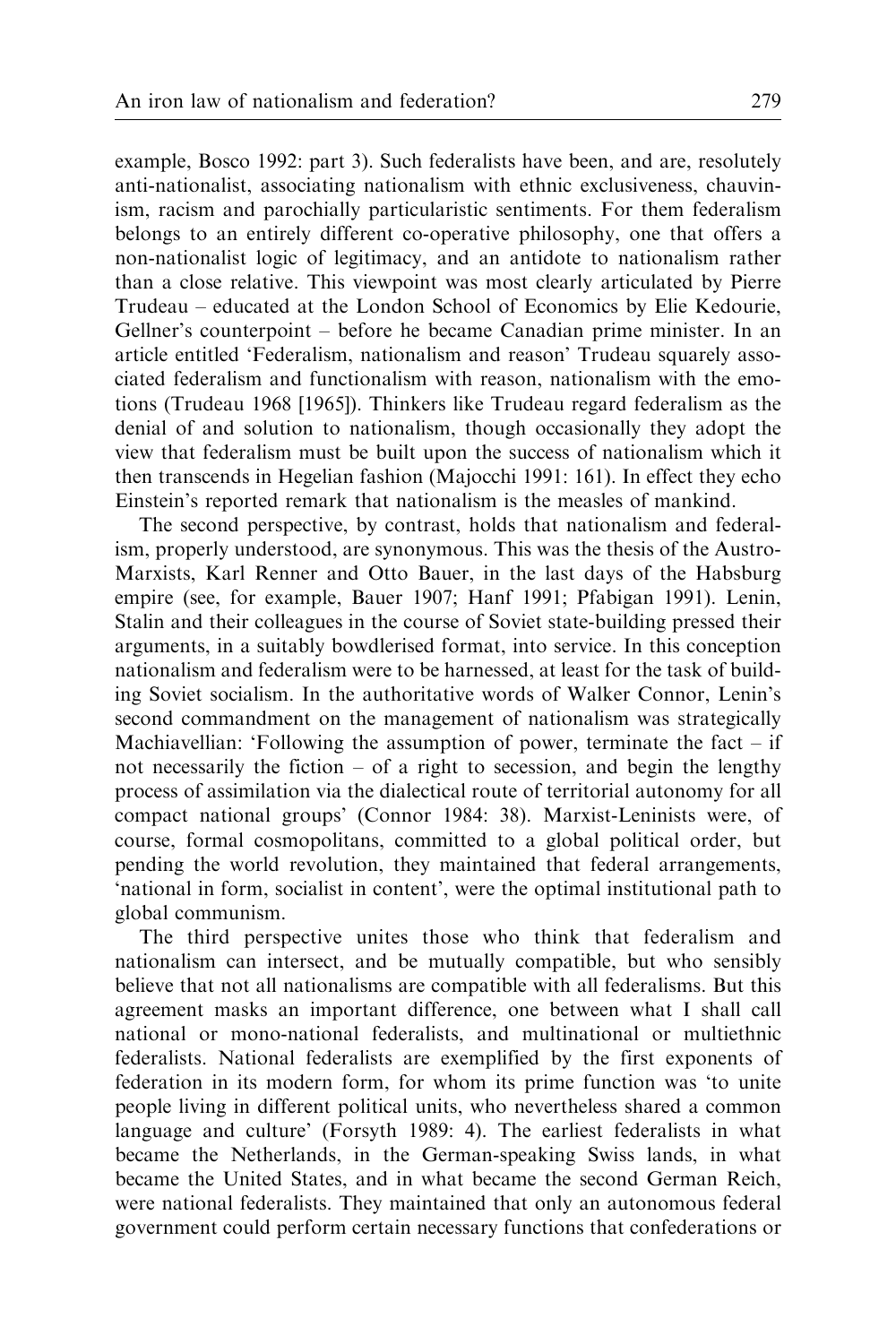alliances found difficult to perform, especially a unified defence and external relations policy (Riker 1964). They often advocated federation as a stepping stone towards a more centralised unitary state.

The United States may serve as the paradigm case of national federalism, which has been imitated by its Latin American counterparts, in Mexico, Brazil, Venezuela and Argentina. The US federation shows 'little coincidence between ethnic groups and state boundaries' (Glazer 1983: 276), with one major exception: most of its original and subsequent states had white Anglo-Saxon Protestant majorities. Federation preceded the great expansion in the United States' internal ethnic diversity, and new states were generally only created when they had WASP or assimilated white demographic and electoral majorities.4 English-speaking whites were the creators of every American state, `writing its Constitution, establishing its laws, ignoring the previously settled American Indians, refusing to grant any [autonomy] rights to blacks, and making only slight concessions to French and Spanish speakers in a few states' (ibid.: 284). National federalism was part and parcel of American nation-building (Beer 1993), aiding the homogenisation of white settlers and immigrants in the famous melting pot of Anglo conformity (Gordon 1964), and was evident in the writing of The Federalist Papers (Madison et al. 1987 [1788]: paper II). National federalism poses no problem for Gellnerian theory. Indeed it confirms it, because national federalists aim to make the sovereign polity congruent with one national culture.

Multinational or multiethnic federalists, by contrast, may pose a significant challenge to Gellnerian theory if they prove successful in their political endeavours. They advocate federation `to unite people who seek the advantages of membership of a common political unit, but differ markedly in descent, language and culture' (Forsyth 1989: 4). They seek to express, institutionalise and protect at least two national or ethnic cultures, often on a permanent basis. Any greater union or homogenisation, if envisaged at all, is postponed for the future. They explicitly reject the strongly integrationist and/or assimilationist objectives of national federalists. They believe that dual or multiple national loyalties are possible, and indeed desirable. Some of them make quite remarkable claims for federalism. Political scientist Klaus von Beyme, referring to Western democracies, argued in 1985 that 'Canada is the only country in which federalism did not prove capable of solving ... ethnic conflict' (von Beyme 1985: 121). Multinational federalists have been influential in the development of federations in the former British empire, notably in Canada, the Caribbean, Nigeria, South Africa, India, Pakistan and Malaysia. They influenced Austro-Marxists and Marxist-Leninists, and have had an enduring impact on the post-communist development of the Russian Federation, Ethiopia and the rump Yugoslavia. The recent democratic reconstructions of Spain and Belgium also bear their imprint. The most ambitious multinational federalists of our day are those who wish to develop the European Union from its currently largely confederal form into an explicit federation, into a `Europe of the nation-states and a Europe of the citizens',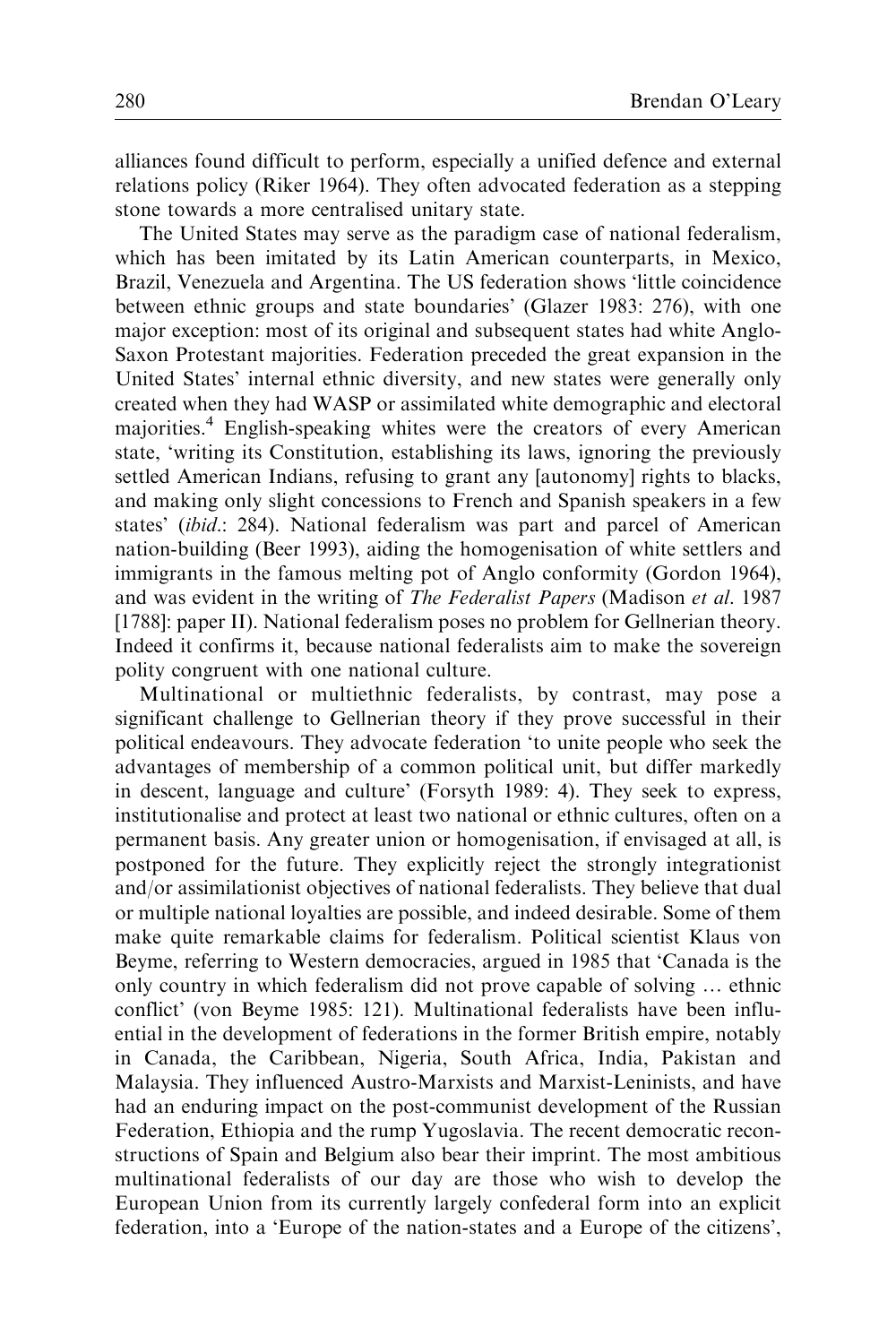as the German foreign minister recently urged at Berlin's Humboldt University (Fischer 2000).

Multinational federalists have two ways of arguing that national and ethnic conflict regulation can work to harmonise nationalism and federalism. The first is an argument from congruence. If the provincial borders of the components of the federation match the boundaries between the relevant national, ethnic, religious or linguistic communities  $-\text{ that is, if there is a 'federal society'}$ congruent with the federating institutions  $-$  then federation may be an effective harmonising device. That is precisely because it makes an ethnically heterogeneous political society less heterogeneous through the creation of more homogeneous sub-units. Of the seven large-scale genuine federations in durable Western democracies, three significantly achieve this effect for some culturally distinct communities: those of Belgium, Canada and Switzerland. The federations of Australia, Austria, Germany and the United States do not achieve this effect, and are not organised to do so, and in consequence this possibility in federal engineering cannot be used to explain the relative ethnonational tranquillity of Australia, post-war Austria and Germany, and the post-bellum United States (in which past genocides, the overwhelming of the indigenous populations, and/or integration/assimilation are more important in explaining ethno-national stability). In Belgium, Canada and Switzerland the success of federation in conflict-regulation, such as it is, has not been the result of comprehensive territorial design. Rather it has largely been based upon the historic geographical segregation of the relevant communities. Post-independence India, especially after Nehru conceded reorganisation of internal state borders along largely linguistic boundaries, is an example of deliberate democratic engineering to match certain ascriptive criteria with internal political borders (Arora and Verney 1995; Brass 1990). Postcommunist Russia and Ethiopia may prove to be others.

Plainly this defence of federation as a way of managing nations  $-$  to each nation let a province be given  $-\text{cannot satisfy those communities that are so}$ dispersed, or small in numbers, that they cannot control federal units or provinces, for example Quebec Anglophones, Flemish-speakers in Wallonia, Francophones in Flanders, blacks in the United States; or small and scattered indigenous peoples in Australia, India and North America. Indeed, one reason federation proved insufficient as a conflict-regulating device as Yugoslavia democratised was because there was insufficient geographical clustering of the relevant ethnic communities in relation to their existing provincial borders. However, federal engineering to achieve something approximating the formula 'one nation-one province' does look like a prima facie challenge to the tacit Gellnerian notion that in modern times the equilibrium condition is one sovereign state, one culture (or nation). If we treat broadly the `political unit' in Gellner's definition, to encompass regional or provincial units in a federation, then his theory can accommodate such arrangements, but at the significant concession of recognising that such federal systems are compatible with dual and possibly multiple nationalities.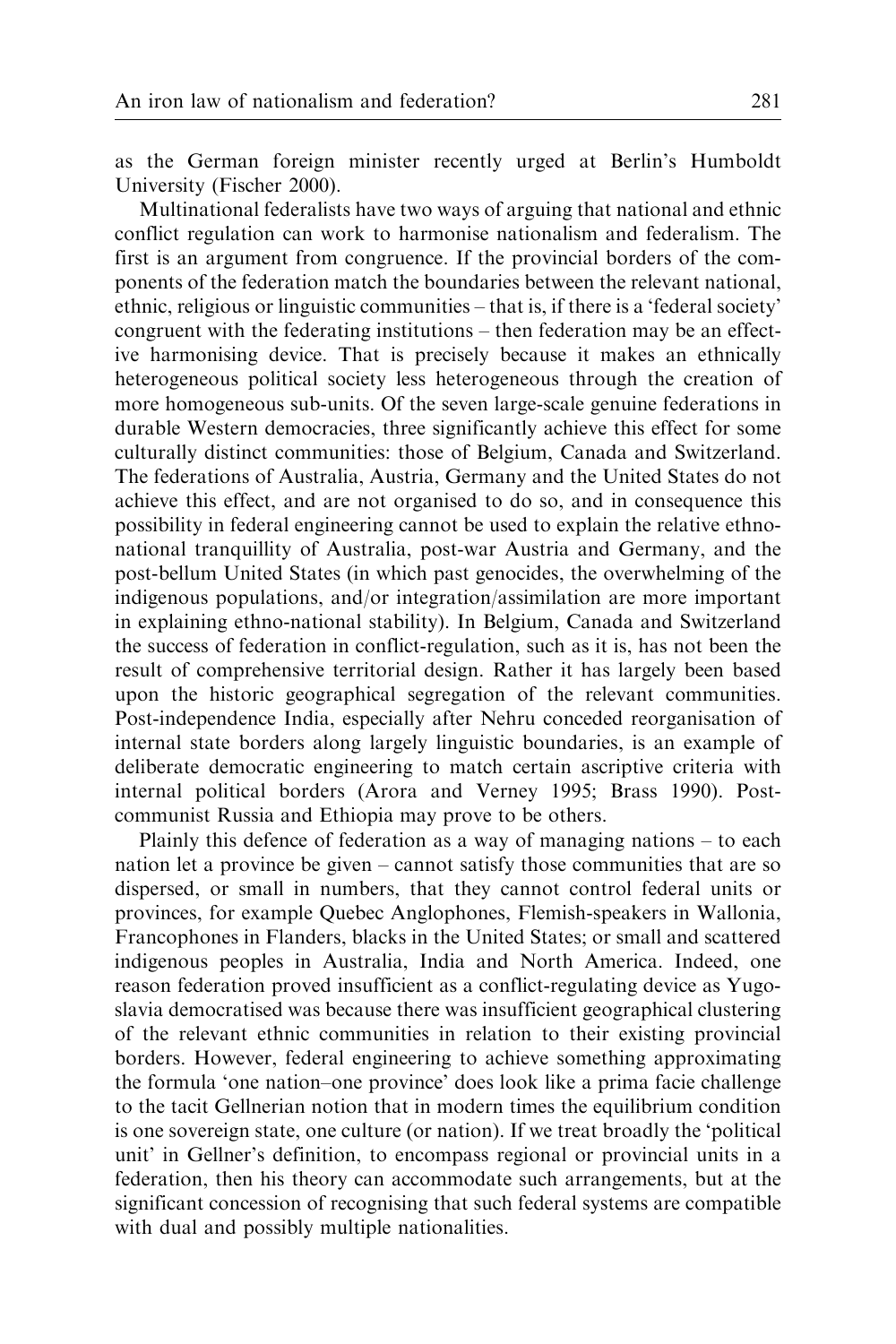There is a second and more subtle way in which multinational or ethnofederalists may argue that nationalism and federalism can be harmonised, though it is rarely explicitly defended, because it is really a strategy to defeat national self-determination. It has been eloquently defended by Donald Horowitz (1985: chs. 14 and 15). He suggests that federations can and should be partly designed to prevent ethnic minorities from becoming local provincial majorities. The thinking here recommends weakening potentially competing ethno-nationalisms: federalism's territorial merits are said to lie in the fact that it can be used as an instrument to prevent local majoritarianism (which has the attendant risks of local tyranny or secessionist incentives). Designing the provincial borders of the federated units, on this argument, should be executed on 'balance of power' principles  $-$  proliferating, where possible, the points of power away from one focal centre, encouraging intraethnic conflict, and creating incentives for inter-ethnic co-operation (by designing provinces without majorities), and for alignments based on nonethnic interests. This logic is extremely interesting, but empirical support for Horowitz's argument seems so far confined to the rather uninspiring case of post-bellum Nigeria. In most existing federations, to redraw regional borders deliberately to achieve these results would probably require the services of military dictators or one-party states. Already-mobilised ethnonational groups do not take kindly to efforts to disorganise them through the redrawing of internal political boundaries. Belgium may, however, become an interesting exception to this scepticism: the Brussels region, created in the new federation, is neither overtly Flemish nor Wallonian, and perhaps its heterogeneity will stabilise inter-national relations in Belgium, because without Brussels Flanders will not secede, and there is presently little prospect of Brussels obliging Flanders.

Multinational and multiethnic federations have, of course, been developed for a variety of reasons, not just as means to harmonise nationalism and federalism. They have often evolved out of multiethnic colonies  $-$  to bind together the coalition opposing the imperial power (for example in the West Indies and Tanzania). They may have been promoted by the colonial power in an attempt to sustain a reformed imperial system, but subsequently developed a dynamic of their own, as has been true of Canada, India and, indeed, South Africa. A history of common colonial or conquest government usually creates elites (soldiers, bureaucrats and capitalists) with an interest in sustaining the post-colonial territory in one political unit, as has sometimes been true of Indonesia, which has recently been re-canvassed as a candidate for an authentic federation (Anderson 1998). Large federations can often be sold economically – they promise a larger single market, a single currency, economies of scale, reductions in transaction costs and fiscal equalisation. Such instrumental discourses are the common coinage of Euro-federalists. Federations can also be marketed as geopolitically wise, offering greater security and protection than small states; indeed William Riker rather prematurely assumed that this was the basis for the formation of all federations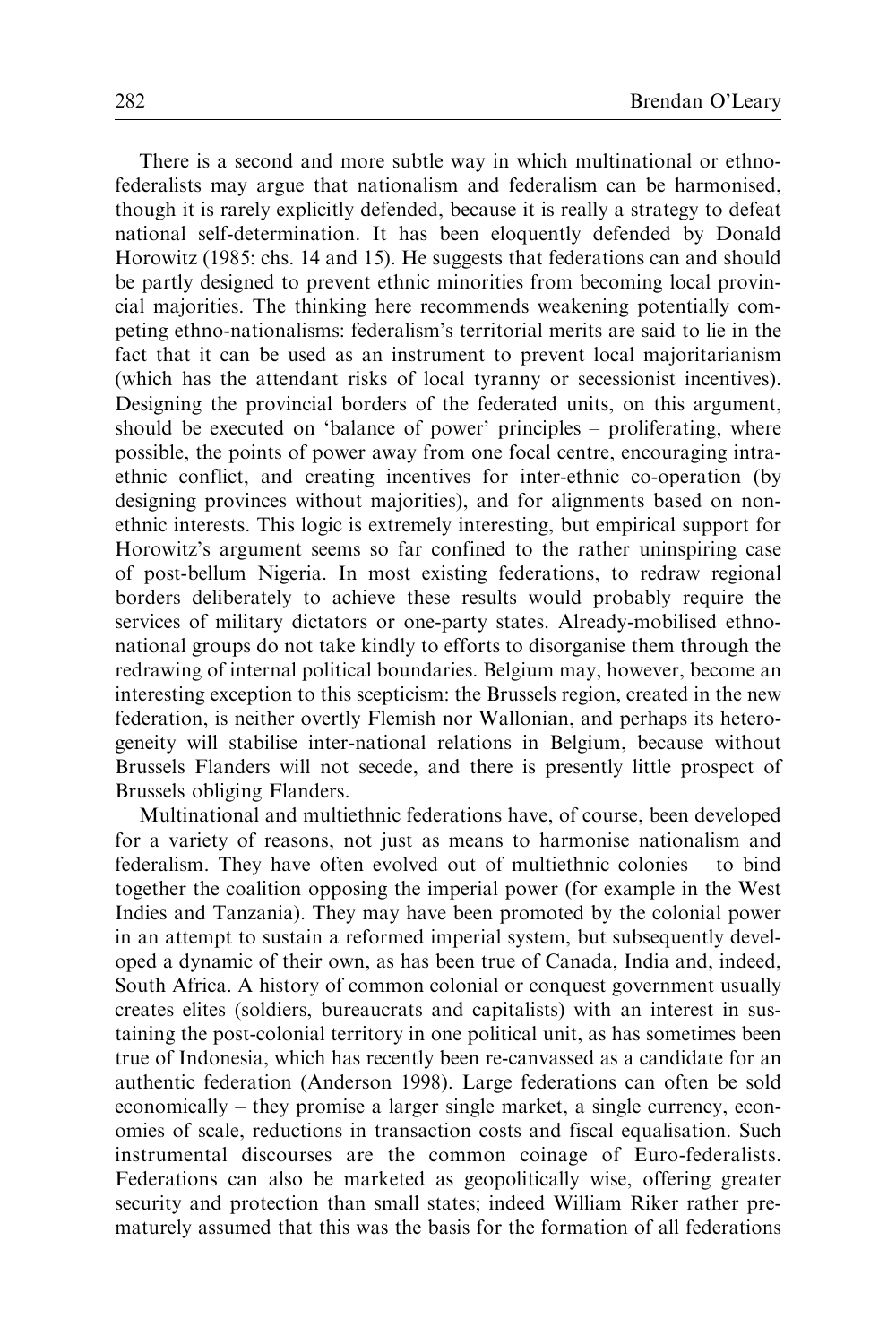(1964). Lastly, federations can be advertised as necessary routes to superpower status, a foreground note in the enthusiasms of some Euro-federalists. But the fact that multinational or multiethnic federations may be overdetermined in their origins does not affect our central question: can multinational federations successfully and stably reconcile nationalism and federalism in liberal democratic ways?

The answer at first glance looks like 'yes and no'. There are federal successes and failures. Even some positive `yes' answers, however, would be enough to counteract the pessimism induced by Gellnerian theory. But let us first do a Cook's Tour of the failures, which pose no problems for Gellnerian theory. Multinational or multiethnic federations have either broken down, or have failed to remain democratic, throughout the communist world, and throughout the post-colonial world. The federations of Latin America  $-$ Mexico, Venezuela, Argentina and Brazil  $-$  are either national federalisms and/or have yet to prove themselves durably democratic. The federations of the Soviet Union, Yugoslavia and Czechoslovakia broke down during or immediately after their respective democratisations. In the post-colonial world multinational or multiethnic federations failed, or failed to be successfully established in the Caribbean, notably in the West Indies Federation. Even the miniature federation of St Kitts–Nevis recently faced the prospect of secession by referendum by the smaller island of Nevis (Premdas, 1998). Multinational or multiethnic federations have failed in sub-Saharan Africa  $$ in Francophone West and Equatorial Africa, in British East Africa (Kenya, Uganda and Tanganikya), and in British Central Africa (Northern and Southern Rhodesia and Nyasaland), or they have failed to remain durably democratic (Nigeria and Tanzania), or they have yet to be established as durable authentic democracies (South Africa). The Mali and the Ethiopian federations in independent Africa have experienced break-ups; while the Cameroons have experienced forced unitarism after a federal beginning. The Arab world knows only one surviving federation, the United Arab Emirates, which does not score highly on democratic attributes. In Asia there have been obvious federative failures, for example in Indochina, in Burma and in Pakistan, and of the union of Malaya followed by the secession of Singapore. Durably democratic federations have been rare  $-\overline{\ }$  consider the history of Pakistan. In short, new multinational federations appear to have a poor track-record as conflict-regulating devices  $-$  even where they allow a degree of minority self-government. They have broken down, or failed to be durably democratic, throughout Asia, Africa and the Caribbean. India stands out as the major exception in Asia.

These failures in federation have had multiple causes, according to their analysts (Franck 1968; Hicks 1978; Elazar 1987: 240–4). In some cases minorities were outnumbered at the federal level of government; in others, notably Malaya, the relevant minority was not welcome at the federal level of government - Lee Kuan Yew's courting of the Malay Chinese helped break the Malay federation. In both scenarios the resulting frustrations, combined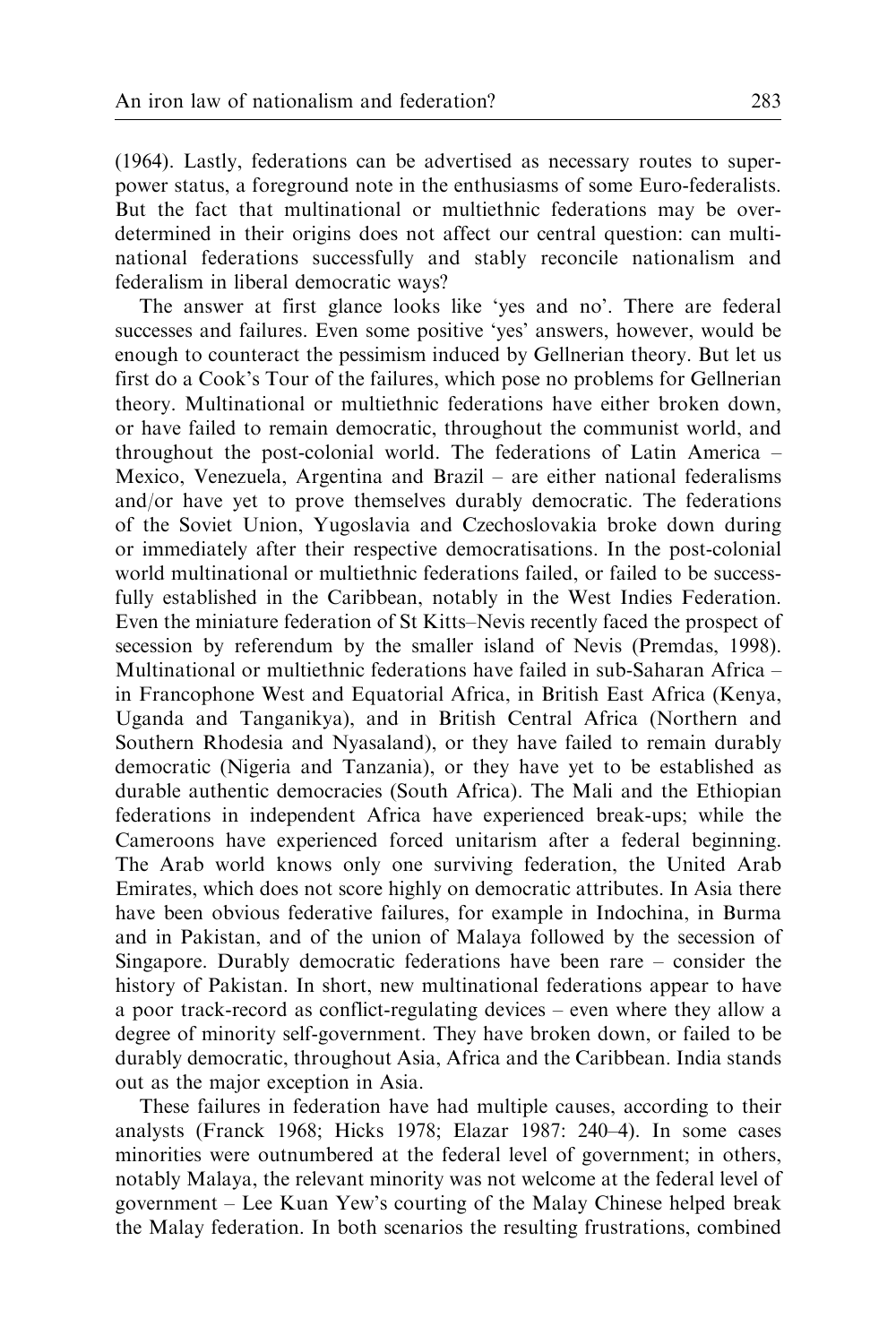with an already defined boundary, and the significant institutional resources flowing from control of their own province, provided considerable incentives to attempt secession. Breaks from federations may, of course, invite harsh responses from the rest of the federation: the disintegration of the Nigerian and American federations were halted through millions of deaths. India, the most successful post-colonial multiethnic federation, has so far faced down vigorous secessionist movements on its frontiers, especially in Kashmir and Punjab. The threat of secession in multinational or multiethnic federations is such that the late Erik Nordlinger consciously excluded federalism from his list of desirable conflict-regulating practices (Nordlinger 1972). The recent emergent principle of international law that permits the disintegration of federations along the lines of their existing regional units is in some people's eyes likely to strengthen the belief that federation should not be considered as a desirable form of multinational or multiethnic accommodation (Horowitz 1998). Integrationist nation-builders in Africa, Asia and the Caribbean have distrusted federalism precisely because it provides secessionist opportunities. The kleptocratic Mobutu only offered federalism as a model for Zaire as his power-base collapsed. Tunku Abdul Rahman only offered federation with Singapore because he shared Lee Kuan Yew's fears of a communist takeover. Post-colonial state-builders' antipathy to federalism is now matched amongst the intellectuals of Eastern Europe, who regard it as a recipe for secession, given the Czechoslovakian, Yugoslavian and Soviet experiences.

Two final generalising statements must be added to this quick global survey of multinational or multiethnic federal failures. The first is that federations appear to have been especially fragile in bi-ethnic or bi-national or bi-regional states. In 1982 Maurice Vile could not find a single case of a surviving federation based upon dyadic or triadic structures (Vile 1982: 222). Pakistan's western and eastern divorce has been the biggest example of the instability of dualistic federations. Czechoslovakia is a more recent case. Whither Serbia and Montenegro, the last two units in Yugoslavia? Belgium may seem like a subsequent exception to Vile's rule, but technically it is a four-unit federation, and it is of rather recent vintage. St Kitts-Nevis may seem to be another, but as already indicated Nevis has been tempted to go. The second generalisation is that failures have occurred largely in developing or poor countries, where most theorists of democratisation would predict great difficulty in obtaining stable democratic regimes of whatever hue. This suggests that India, and the multinational democratic federations in the advanced industrial world, are the apparently anomalous successes that Gellnerian theory needs to be able to explain, or else stand overtly falsified.

#### A theory of the necessity of a federal Staatsvolk

The theory that I wish to advance and explore is that a stable democratic majoritarian federation,<sup>5</sup> federal or multinational, must have a Staatsvolk, a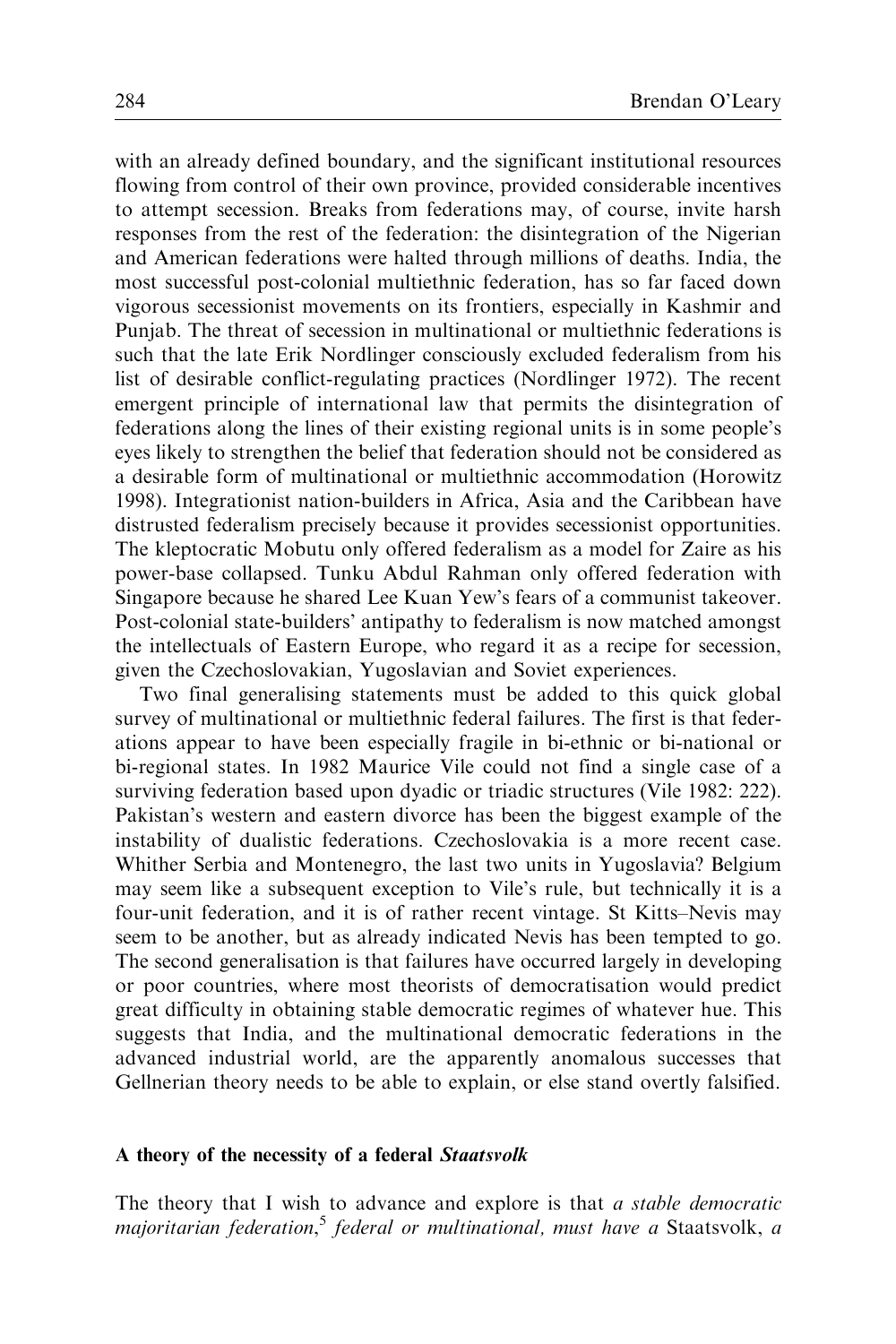national or ethnic people, who are demographically and electorally dominant  $$ though not necessarily an absolute majority of the population  $-$  and who will normally be the co-founders of the federation. This is a theory consistent with liberal nationalism, national federalism and with Ernest Gellner's theory of nationalism. It is inconsistent with liberal cosmopolitan and radical multiculturalists' hopes, and with the more optimistic beliefs of some federalists, though, as I shall argue, it does not require entirely bleak conclusions to be drawn about the prospects for constitutional engineering in multinational or multiethnic federations that lack a Staatsvolk. Let us call the theory the Dicey–O'Leary theory, as nice a compound pun as one could have.<sup>6</sup>

The theory postulates a necessary condition of stability in a liberal democratic majoritarian federation. Its logic rests on simple micro-foundations. In liberal democratic systems the population share of an ethno-national group can be taken as a reasonable proxy for its potential electoral power, if its members were fully mobilised *en bloc*  $-$  admittedly a rare occurrence. The underlying idea is therefore simple: in a majoritarian federation an ethnonational group with a decisive majority of the federal population has no reason to fear federation. It has the ability simply to dominate the rest of the  $f$ ederation through its numbers, or instead to be generous  $-$  because it does not feel threatened. A Staatsvolk, a people who own the state, and who could control it on their own through simple democratic numbers, is a prime candidate to lead a federation, whether the federation is a national federation or a multinational federation. The theory may also give a clue as to why multiple-unit federations appear at first glance to be more stable than binary or triadic federations. A Staatsvolk may be more willing to have its own national territory divided up into multiple regions, states or provinces, knowing that it is not likely to be coerced by minority peoples at the federal level. The theory also implies that if there is no *Staatsvolk* then majoritarian federalism, of whatever internal territorial configuration, will not be enough to sustain stability  $-$  a point to which I shall return.

In Table 1 I provide data which appear to confirm the Dicey–O'Leary theory. It lists the twenty-three currently democratic federations in the world  $-$  the data were collected before the coup in Pakistan  $-$  and it lists the share of the federation's population that I have classified as belonging to the relevant (or potential) Staatsvolk. I have arranged the data in descending order of the proportionate size of the relevant Staatsvolk. Let us take 50 per cent as our initial threshold for the existence of a Staatsvolk, a plausible threshold for democratic majoritarian assessment. The data suggest that all the federations that have been durably democratic for more than thirty years have, prima facie, a Staatsvolk which is significantly over 50 per cent of the relevant state's population: Australia (95), Austria (93), Germany (93), India (80) if its Staatsvolk is considered to be Hindu people, the United States (74), Canada (67) if its Staatsvolk is considered to be Anglophones, Switzerland (64) and Malaysia (62). The African federations have not been durably democratic, but on this measure the Comoros Islands and South Africa have reasonable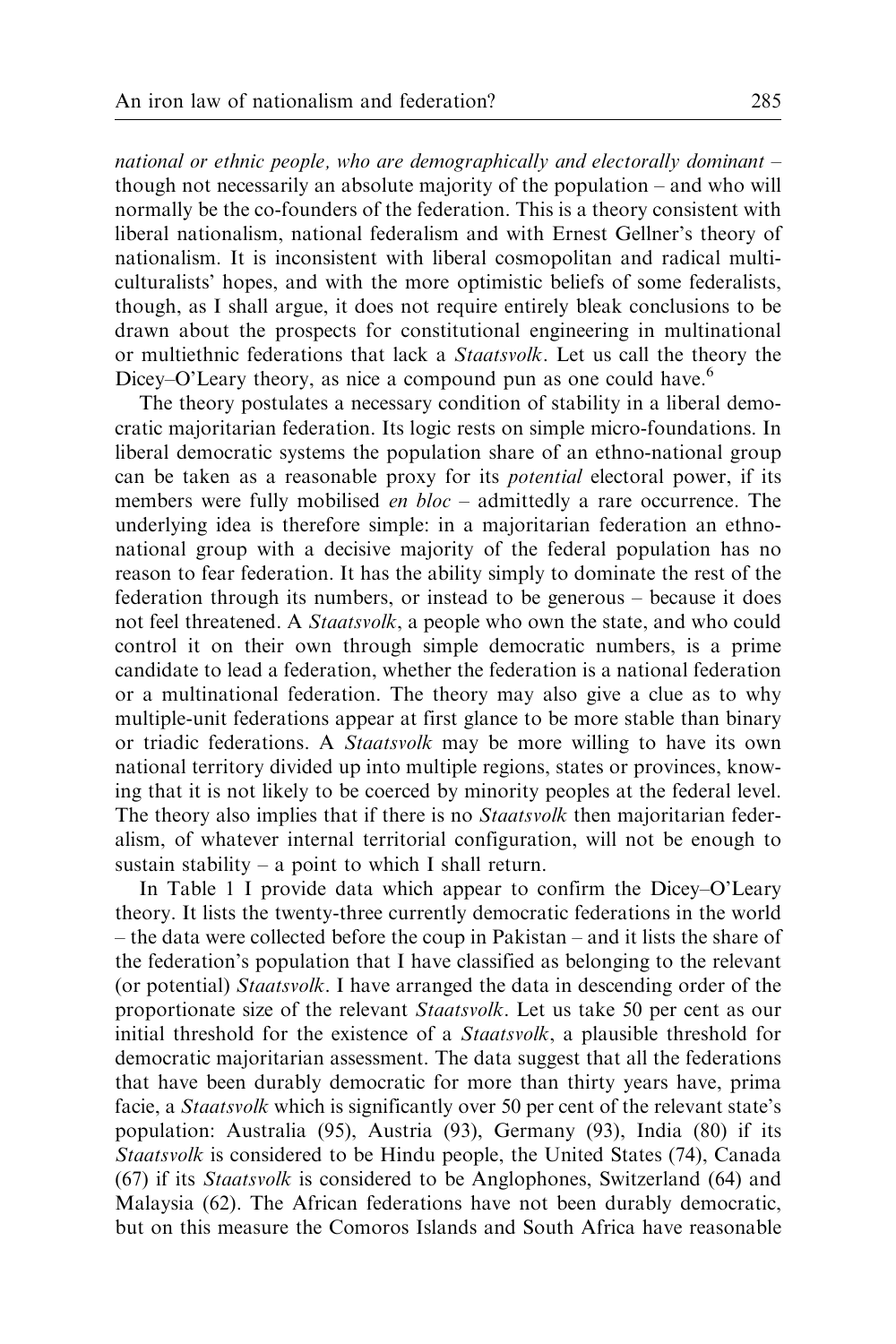| Name of the federation                        | Name of the <i>Staatsvolk</i> | $%$ share of<br>population |
|-----------------------------------------------|-------------------------------|----------------------------|
| Comoros Islands [1980 ethnicity] ****         | Comorian                      | 97                         |
| Commonwealth of Australia<br>[1986 ethnicity] | White Australians             | 95                         |
| St. Kitts and Nevis [1991 ethnicity]          | <b>Blacks</b>                 | 95                         |
| Federal Republic of Yugoslavia                | Serbs                         | 93                         |
| [1991 ethnicity]                              |                               |                            |
| Federal Republic of Austria                   | Austrians                     | 93                         |
| [1991 national origin]                        |                               |                            |
| Federal Republic of Germany [1990 ethnic]     | Germans                       | 93                         |
| Russian Federation [1984 ethnicity]           | Russians                      | 85                         |
| Argentine Republic [1986 ethnicity]           | Whites                        | 85                         |
| India $(1)$ * [1991 religion]                 | Hindus                        | 80                         |
| United States of America [1994 racial]        | <b>White Americans</b>        | 74                         |
| Kingdom of Spain ** [1980 ethno-lingual]      | Spaniards                     | 72                         |
| Canada [1991 linguistic]                      | Anglophones                   | 67                         |
| Venezuela [1993 ethnicity]                    | Mestizo                       | 67                         |
| South Africa (1) *** [1994 ethnicity]         | Blacks (excl. half Zulus)     | 65                         |
| Switzerland [1990 linguistic]                 | Swiss Germans                 | 64                         |
| Malaysia [1990 ethnicity]                     | Malays                        | 62                         |
| United Mexican States [1990 ethnicity]        | Mestizo                       | 60                         |
| Kingdom of Belgium [1976 linguistic]          | Flemings                      | 59                         |
| South Africa $(2)$ *** [1994 ethnicity]       | Blacks (excl. all Zulus)      | 54                         |
| Brazil [1990 ethnicity]                       | Whites                        | 54                         |
| Republic of Pakistan **** [1991 linguistic]   | Punjabis                      | 48                         |
| Micronesia [1980 ethnicity]                   | Trukese                       | 41                         |
| Republic of India $(2)$ * [1981 linguistic]   | Hindi speakers                | 39.7                       |
| Ethiopia [1983 ethnicity]                     | Amhara                        | 38                         |
| Federal Republic of Nigeria [1983 ethnicity]  | Yoruba                        | 21.3                       |

Table 1. The size of the actual or potential Staatsvolk in current democratic federations

Sources: United Nations, Britannica Year Book, Lane and Ersson 1976, Edmonston, CIA. Notes:

\* India has two obvious candidates for the title of Staatsvolk, Hindus, who constitute approximately 80 per cent of its population, and Hindi speakers who constitute just less than 40 per cent of its population.

\*\* Spain's status as a federation is controversial (Arend Lijphart does not think it is a federation; Juan Linz and Al Stepan think it is).

\*\*\* South Africa's blacks can be considered a potentially homogeneous category, though it is politically incorrect to say so. Since Zulus are politically differentiated between Zulu nationalists and South African nationalists the new black Staatsvolk excluding half of Zulus can be estimated at 65 per cent. If Zulus are considered an entirely separate group and all other blacks are regarded as the new Staatsvolk then the latter compose about 54 per cent of the population.

\*\*\*\* Pakistan's recent coup makes it currently undemocratic; conflict in the Comoros Islands may have the same significance.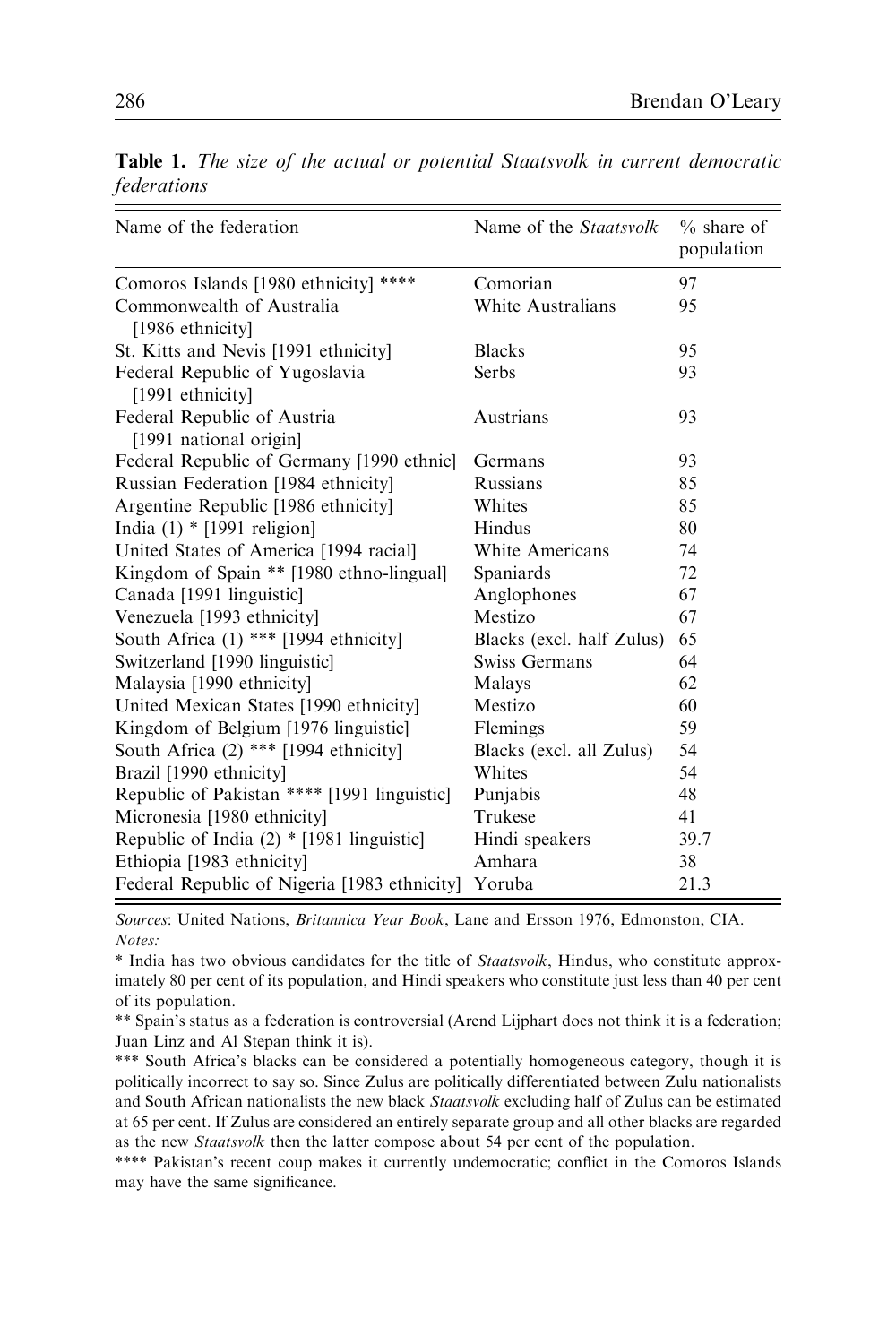prospects. By contrast neither Ethiopia nor Nigeria have a Staatsvolk, so the theory suggests that they are not likely to survive long if they are run as majoritarian democratic federations. The Russian Federation may not prove durably democratic but it has a *Staatsvolk*; so on the Dicey–O'Leary theory it has the necessary condition for survival. As for the other Asian cases the table suggests that Pakistan should be on the threshold of crisis, and that India would be, too, if an attempt were made to construct a *Staatsvolk* out of Hindi-speakers rather than Hindu believers. Of Micronesia I cannot speak because I am ignorant. Likewise, I have little confidence in interpreting the Latin American data, but at first glance they appear to suggest that Mexico and Brazil are closer to the threshold of the necessary condition than might be expected, though their status as durable democracies is far from confirmed.<sup>7</sup> The data in Table 1 even suggest that Switzerland and Belgium have a Staatsvolk each, though doubtless this may raise eyebrows.

This attempt to test for the existence of a *Staatsvolk* based on this data may seem very crude, and the data-set  $(N = 23)$  may seem small, even if it is exhaustive of current democratic federations. Nevertheless, the data are highly suggestive; there are no immediately anomalous cases  $-\text{Micronesia}$ may prove an exception. The federations without a Staatsvolk are of recent vintage and are not obviously democratically stable. The data in short appear to confirm Gellnerian theory on the political impact of nationalism. Naturally the data cannot prove causation: the stability of the durably democratic federations may have other causes, possibly mutually independent causes in each case, but it is suggestive that the data satisfy the necessary condition of the Dicey–O'Leary theory.

How exactly should we determine whether a group is a candidate for the title of Staatsvolk? Plainly I regard the nature of the tacit or explicit Staatsvolk to be politically contested, and variable through time, but I would maintain that its practical existence is not merely subjective  $-$  it can be tested in constitutional declarations, and public rules about citizenship, language use, religion, etc. So, for example, the criteria of membership of the *Staatsvolk* in the United States have shifted over time, from a WASP core, to whites, to a more inclusive notion of citizenship, which nevertheless requires assimilation into (American) English.

Further sophistication will, of course, be demanded before accepting my conclusions. Perhaps it will be said we should focus more on the durably democratic and formally multinational or multiethnic federations that are considered to constitute the strongest challenges to Gellnerian theory: India, Canada, Switzerland and Belgium. If we probe further they appear to lack a Staatsvolk. If the primary division in India is linguistic rather than religious then India may appear to lack a Staatsvolk. If Anglophones are considered too heterogeneous a category it might be suggested that Canada's real *Staatsvolk* is those of British and Irish descent  $-\text{ which would take the size}$ of its Staatsvolk down, closer to the threshold of the necessary condition. If Swiss historic divisions were fundamentally religious rather than linguistic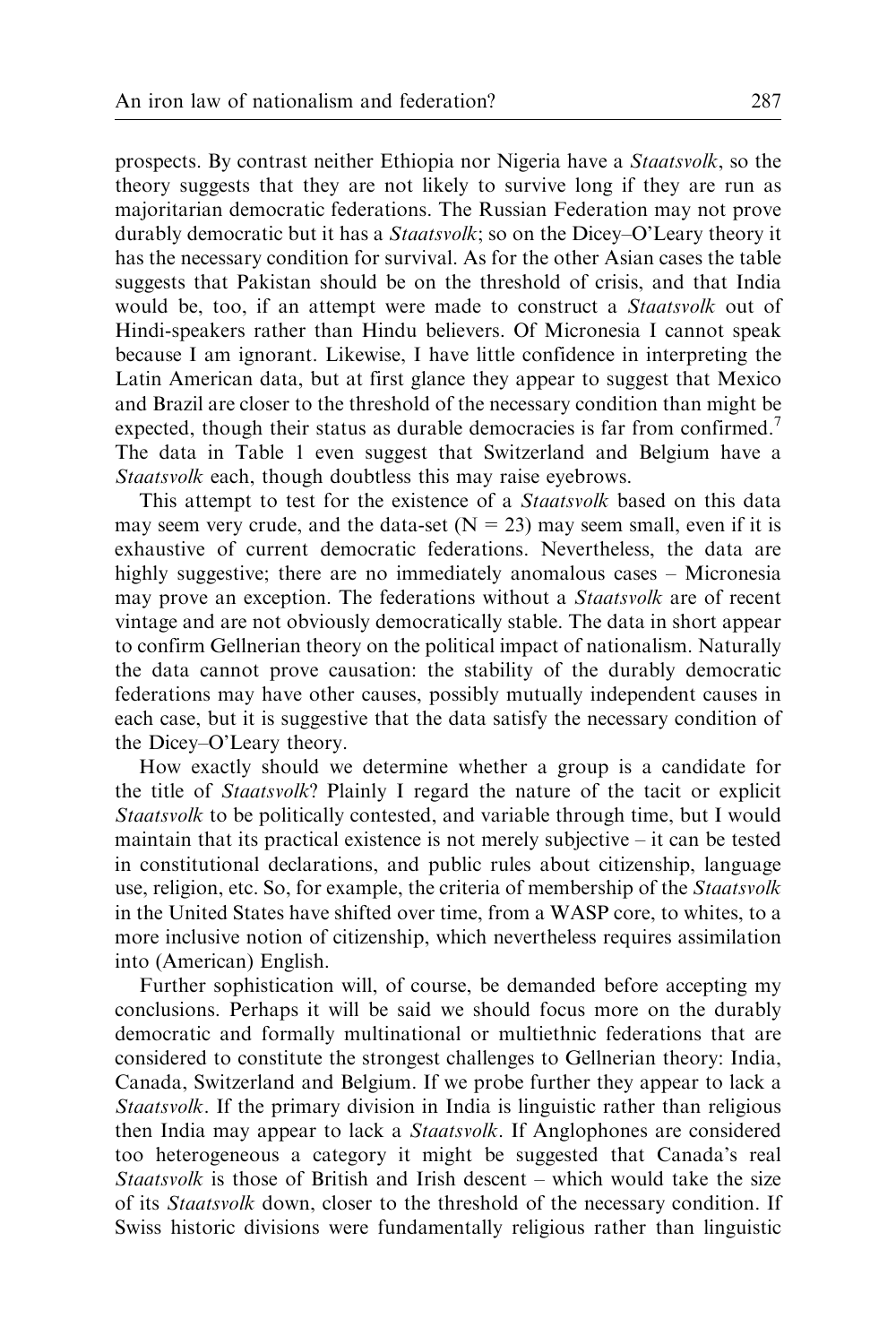then Helvetica too might appear to lack a definite Staatsvolk. The sheer size of the Francophone minority in Belgium and the country's long traditions of dualism might also lead us to pause before deciding that Belgium has a Staatsvolk. So these cases might still be problematic for Gellnerian theory. What we may therefore need is an index not just of the largest group, however defined, but a measure of the relative weight of groups according to a particular specific ascriptive criterion.

So let me rephrase the Dicey–O'Leary theory in this way: in a stable democratic majoritarian federation the politically effective number of cultural groups must be less than 2 on the index of the effective number of ethnic groups,  $ENENg$  (defined as the reciprocal of the Herfindahl-Hirschman concentration index of ethno-national groups). Let me demystify this mouthful. Specialists in the field of electoral analysis and party systems will immediately recognise the index as an application of a measure developed by Albert Hirschman in economics, and extended to political science by Rein Taagepera and his colleagues  $-$  who were interested in finding an objective and tractable way of measuring the effective number of parties in a party system, and in whether or not one party or bloc of parties was dominant (Hirschman 1945; Laakso and Taagepera 1979; Taagepera and Shugart 1989: ch. 8).

Let me illustrate through an example. How might we respond to the question: how many ethno-national groups are there in Belgium? One would expect to be told that there are two big groups, Flemings and Walloons, with a smaller number of other groups, notably Germans, and recent migrants. But does that mean that for politically important purposes that bear on the stability of the state, that Belgium has two, or two and an eighth, or two and a sixteenth ethno-national groups? The Herfindahl-Hirschman concentration index is designed to provide an objective way of measuring the effective number of components in a system. It does so in a way that stops analysts from following their intuitive (though often sensible) prejudices about what should count as a big or a small and negligible component.

The Herfindahl–Hirschman index (HHi) runs from 0 to 1. Applied to ethno-national groups it has the following logic. In a perfectly homogeneous nation-state, in which one ethno-national group has 100 per cent of the population,  $HHi = 1$ . If the state has an extremely polyethnic character in which every ethno-national group is vanishingly small, i.e. each person is an ethno-national group, then HHi tends towards 0. The measurement method used for the index allows each group's share of the population to `determine its own weight', so its share is multiplied by its own share. In Belgium let us agree that the most salient definition of ethno-national groups is linguistic. In 1976 Flemings made up 59 per cent of the population, Walloons 39.3 per cent, and Germans 0.64 per cent (Lane and Ersson 1990: Appendix 1).<sup>8</sup> Of the total population Flemings therefore had a fractional share of .59, Walloons .393, and Germans .0064. Using the HHi index the weighted share of Flemings is determined by its own weight, i.e. by multiplying .59 by .59 = .348. Correspondingly, the share of Walloons is .393  $\times$  .393 = .153. The share of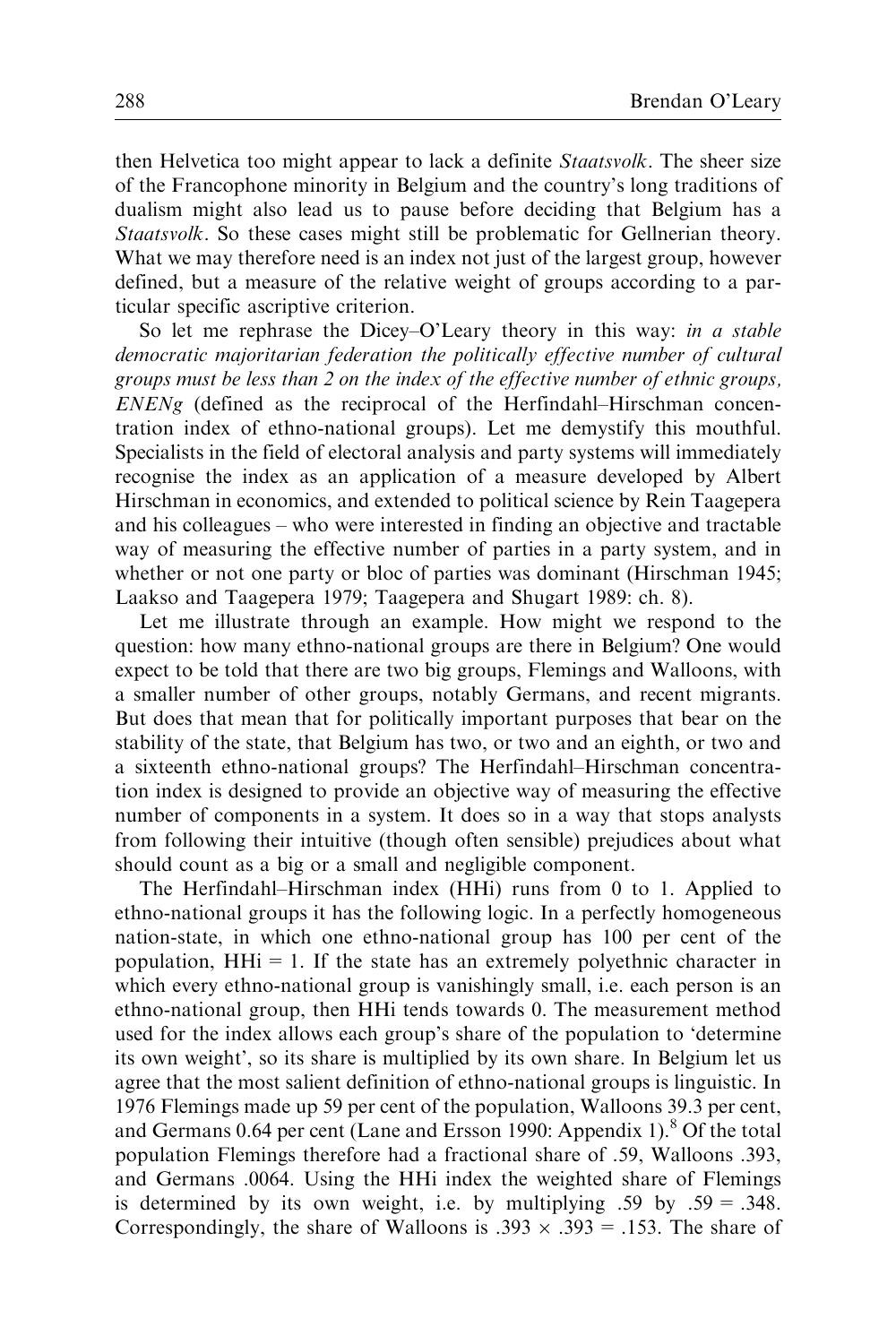Germans is  $(.0064)^2 = .00004096$ . So without imposing any arbitrary cut-off points the political importance of the Belgian Germans is going to be discounted by this measure, which will conform to all but the most ardent Germanophiles' intuitions. The result of adding up the weighted values of all components is our Herfindahl-Hirschman concentration index:

$$
HHi = \Sigma p_{i}^{2}
$$

where  $p^2$  is the fractional share of the i-th ethno-national group and  $\Sigma$  stands for summation over all components. In the Belgian case in 1976 the HHi was therefore .501 when we reduce to three decimal places. What we shall call the effective number of ethno-national groups  $(ENENg)$  is defined as the reciprocal of the HHi index:

$$
ENENg = 1/HHi = 1/\Sigma p^2_i
$$

Given our Belgian data, the ENENg =  $1/.501 = 1.996$ , or 2 if we round off. The somewhat elaborate procedure adopted to calculate the effective number of ethno-national groups in Belgium conforms to our intuitions about this  $case - there are two effective ethno-national groups.$ 

The merits of the HHi and ENENg indices are straightforward. HHi provides an index that runs from 0 to 1, and ENENg provides us a measure of the effective number of ethno-national groups in a system that makes political and intuitive sense. ENENg turned out to be 2 using 1976 Belgian linguistic data. It is easy to see that a state divided into four equally sized ethnonational groups would have an ENENg of 4. These examples, of course, are neat cases, chosen to be helpful. But imagine that the demographic shares in Belgium shifted, say to the following proportions: 51 per cent Flemings, 42 per cent Walloons, 5 per cent Germans, 1 per cent British migrants and 1 per cent Italian migrants. Then the new Belgian HHi would be .439, and new ENENg would be 2.28. The latter indicator, again, would conform with most people's intuitions about the effective number of ethno-national groups in the state  $-\infty$  big groups and a smaller third group, or a third clustering of smaller groups. These measures therefore provide means for potentially objective studies of the relationships between ethno-national groups and political systems. They also alert us to the importance of the size of second, third and other groups in the population, not simply the largest group.

Table 2 presents the HHi and ENENg scores for the current democratic federations in the world, in the same order as the federations in Table  $1$ that is, according to the largest proportionate share held by the relevant (or potential) Staatsvolk. As is readily apparent, there is a close relationship between the size of the *Staatsvolk* and the HHi and ENENg scores. All the federations with ENENg scores of less than 1.9 are, in fact, majoritarian federations, with the possible exception of India. By contrast, the bulk of the federations with ENENg scores of 1.9 and above have often been classified as non-majoritarian federations because they have additional non-federal power-sharing or consociational features, or else they have had such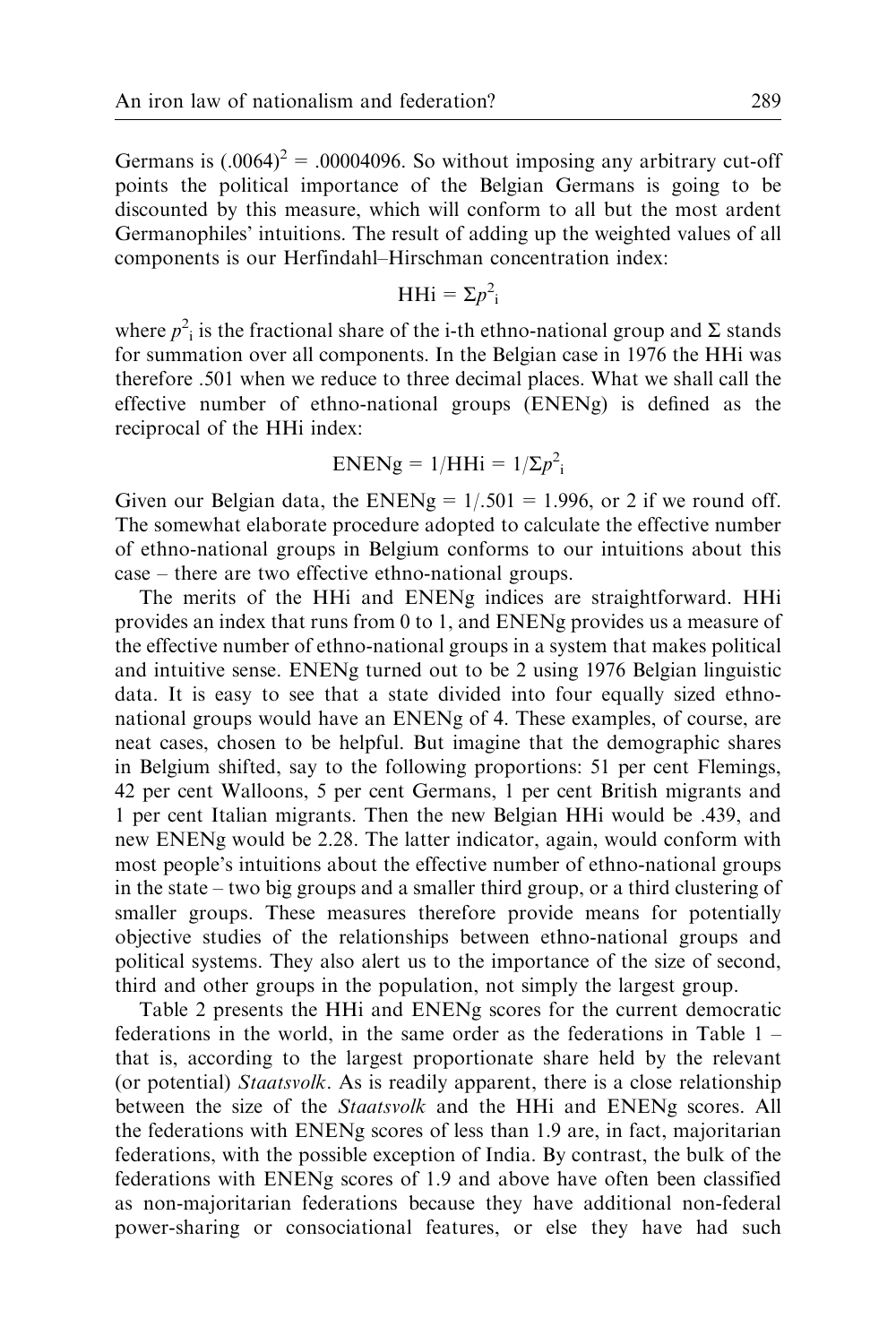| Name of the federation         | <b>Staatsvolk</b>           | SV % share<br>of population | <b>HHi</b><br>index | <b>ENENg</b><br>index |
|--------------------------------|-----------------------------|-----------------------------|---------------------|-----------------------|
| Comoros Islands ****           | Comorian                    | 97                          | .94                 | 1.06                  |
| Commonwealth of Australia      | Whites                      | 95                          | .91                 | 1.1                   |
| St. Kitts and Nevis            | <b>Blacks</b>               | 95                          | .9                  | 1.11                  |
| Federal Republic of Yugoslavia | <b>Serbs</b>                | 93                          | .89                 | 1.12                  |
| Federal Republic of Austria    | Austrians                   | 93                          | .87                 | 1.14                  |
| Federal Republic of Germany    | Germans                     | 93                          | .87                 | 1.15                  |
| <b>Russian Federation</b>      | Russians                    | 85                          | .73                 | 1.38                  |
| Argentine Republic             | Whites                      | 85                          | .75                 | 1.34                  |
| India $(1)$ *                  | Hindus                      | 80                          | .66                 | 1.52                  |
| United States of America       | Whites                      | 74                          | .57                 | 1.74                  |
| Kingdom of Spain **            | Spaniards                   | 72                          | .56                 | 1.8                   |
| Canada                         | Anglophones                 | 67                          | .51                 | 1.96                  |
| Venezuela                      | Mestizo                     | 67                          | $.5\,$              | 1.99                  |
| South Africa (1) ***           | Blacks (excl.               | 65                          | .46                 | 2.18                  |
|                                | half Zulus)                 |                             |                     |                       |
| Switzerland                    | Swiss Germans               | 64                          | .45                 | 2.22                  |
| Malaysia                       | Malays                      | 62                          | .48                 | 2.10                  |
| <b>United Mexican States</b>   | Mestizo                     | 60                          | .46                 | 2.18                  |
| Kingdom of Belgium             | Flemings                    | 59                          | .51                 | 1.99                  |
| South Africa (2) ***           | Blacks (excl.<br>all Zulus) | 54                          | .36                 | 2.74                  |
| <b>Brazil</b>                  | Whites                      | 54                          | .45                 | 2.24                  |
| Republic of Pakistan ****      | Punjabis                    | 48                          | .29                 | 3.47                  |
| Micronesia                     | Trukese                     | 41                          | .26                 | 3.91                  |
| Republic of India $(2)$ *      | Hindi speakers              | 39.7                        | .19                 | 5.19                  |
| Ethiopia                       | Amhara                      | 38                          | .28                 | 3.58                  |
| Federal Republic of Nigeria    | Yoruba                      | 21.3                        | .14                 | 6.91                  |

Table 2. The effective number of ethno-national groups in democratic federations

Notes

\* As in Table 1. \*\* As in Table 1. \*\*\* As in Table 1.

\*\*\*\* As in Table 1.

institutions recommended to stabilise them. Consociational arrangements, clarified and theorised by Arend Lijphart, involve four features: crosscommunity executive power-sharing, proportional representation of groups throughout the state sector, ethnic autonomy in culture (especially in religion or language), and formal or informal minority-veto rights (Lijphart 1977). All of the durably democratic multinational federations previously identified as potentially problematic for Gellnerian theory, viz. Canada, Switzerland, Belgium and India, have ENENg scores of 1.9 or more. But the first three of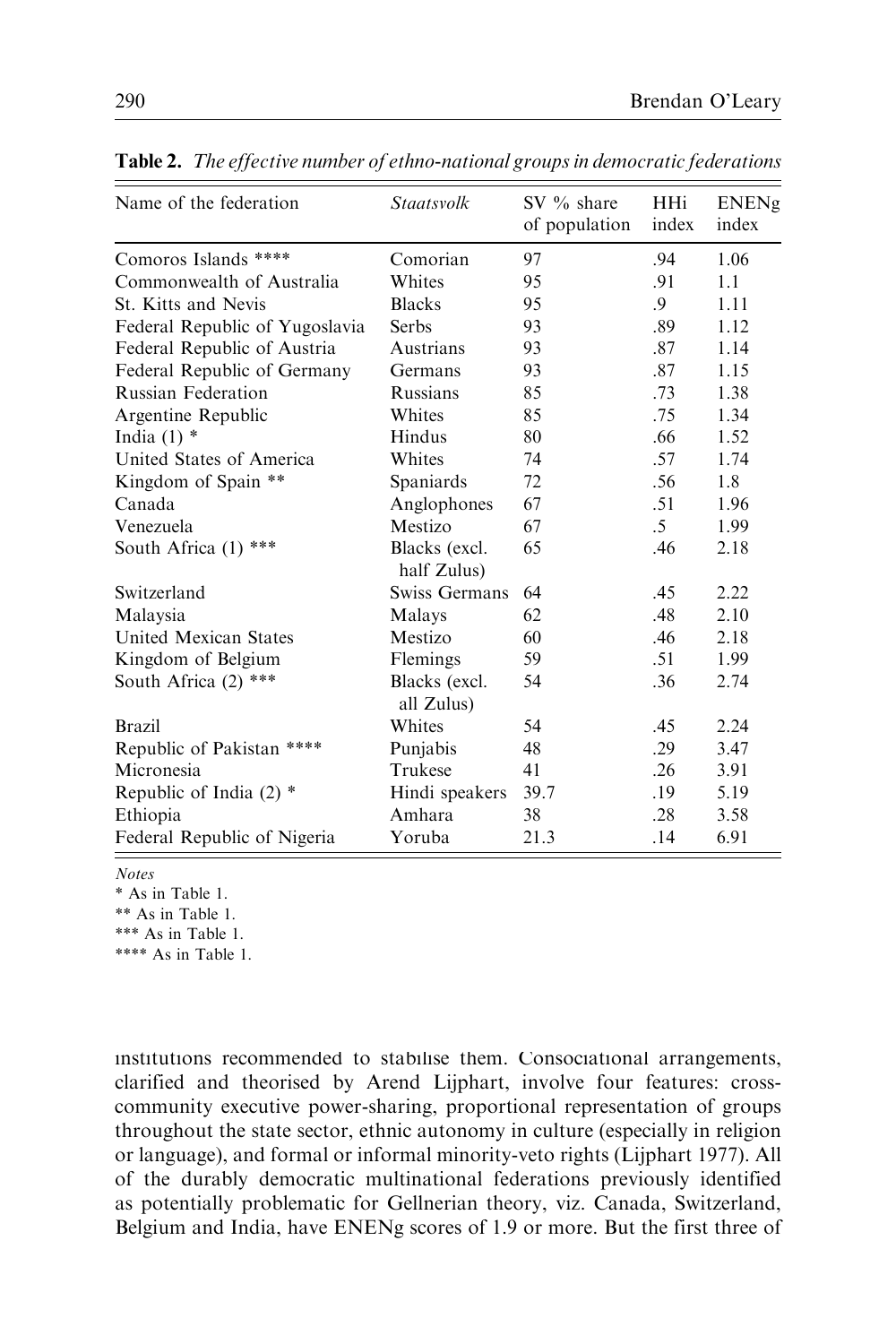these have relatively undisputed consociational histories (see, for example, Lijphart 1981; Noel 1993; Steiner 1989), and Lijphart has recently claimed that India had effective consociational traits during its most stable period under Nehru (Lijphart 1996). All this suggests that the Dicey-O'Leary theory should have a corollary  $-$  where there is no Staatsvolk, or where the Staatsvolk's position is precarious, a stable federation requires (at least some) consociational rather than majoritarian institutions if it is to survive, though of course its survival is by no means guaranteed.

The microfoundations of this theory are straightforward: where no group has a clear majority, or capacity for unilateral dominance, a balance of power among ethno-national groups is likely to exist, and such a balance of power is conducive to consociational settlements  $-$  though it is, of course, also conducive to warfare and secessionism. The corollary has both strong predictive and prescriptive power: Malaysia, South Africa with autonomous Zulu organisation, Pakistan, India (with regard to its linguistic cleavages), Ethiopia and Nigeria may not endure as democratic federations without some consociational devices.<sup>9</sup> In India consociational add-ons have been most apparent in the development of ethnic autonomy in culture: the granting of provincial or *Ländervolk* status to major non-Hindi-speaking peoples.

#### Conclusion and practical political implications

If the arguments developed here are correct then the Dicey $-\text{O}'$ Leary theory seems, thus far, unfalsified: a majoritarian democratic federation requires a Staatsvolk, a demographically, electorally and culturally dominant nation. This lends weight to Ernest Gellner's theory about the power of nationalism. But the theory has a corollary: the absence or near absence of a *Staatsvolk* does not preclude democratic federation, but a democratic federation without a clear or secure Staatsvolk must adopt (some) consociational practices if it is to survive. This suggests that we are entitled to have greater optimism than Gellner allowed about political and constitutional engineering for multinational and multiethnic units.

Perhaps I should emphasise, to avoid misunderstanding, that federations can, of course, be destabilised for other reasons than the lack of a Staatsvolk, and that multinational federations may be destabilised for reasons that have nothing to do with the absence of consociational practices. What the theory and its corollary state are necessary conditions for stability in democratic federations. There may be other necessary conditions for stable federations  $$ for example, voluntary beginnings, a favourable external environment and appropriate matches between peoples and territories  $-$  but they have not been defended here. This is an initial statement: I plan to do more detailed research on the agenda suggested here.

However, if the arguments sketched are broadly correct, then they have powerful practical political implications for the designers of federations.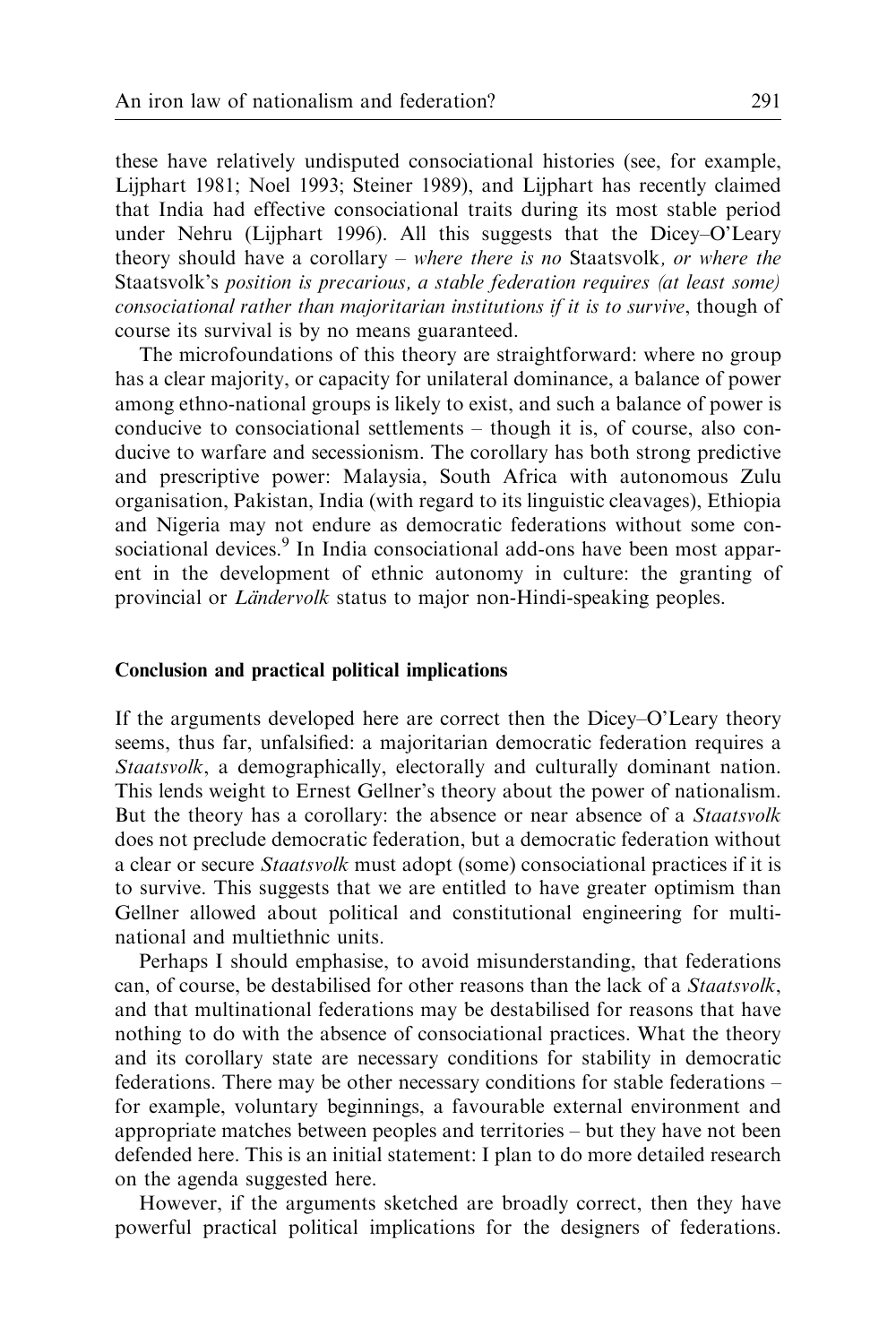Those who want to federalise the United Kingdom have nothing to fear: the United Kingdom has a Staatsvolk, the English. They could live with either a majoritarian or an explicitly multinational democratic federation. The implications are, however, especially strong for Euro-federalists who wish to convert the European Union from a confederation into a federation. The European Union lacks a Staatsvolk. Its largest ethno-national people, the Germans of Germany, compose just over a fifth of its current population, about the same proportionate share as the Yoruba and Hausa have each in Nigeria. The European Union's ENENg score is presently 7.23, higher than Nigeria's 6.69, and it will go higher on the accession of the Poles, Hungarians and Ernest Gellner's Czechs. On the Dicey–O'Leary theory, to put it bluntly and insensitively, there are just not enough Germans for the European Union to function effectively as a majoritarian federation. This would still be true, even if we, causing mutual outrage, were to treat Austrian, Dutch and Swedish people as honorary Germans! The theory suggests, by implication, that calls to have a fully fledged European federation, with the classic bicameral arrangements of the United States, to address the so-called democratic deficit in the European Union, may be a recipe for institutional disaster *unless* such calls are accompanied by strong commitments to consociational governance devices. Consociational governance implies strong mechanisms to ensure the inclusive and effective representation of all the nationalities of the European Union in its core executive institutions, proportionate representation of its nationalities in its public bureaucracies and legal institutions, national autonomy in all cultural matters deemed of profound cultural significance (for example, language, religion, education), and last, but not least, national vetoes to protect national communities from being out-voted through majoritarian rules. In short, many of the current consociational and confederal features of the European Union, which some federalists want to weaken or temper in their pursuit of formal federation, may in fact be required to ensure the European Union's prospects as a multinational democratic federation. This is not an Eurosceptical or Europhobic argument. The European Union has been correctly defended as a forum that has resolved the security and ethno-territorial disputes between France and Germany; that has facilitated the possible and actual resolution of British-Irish and Italian-Austrian border and minority questions; that is a means through which Irish nationalists, Tyrolese Germans and Austrians, and Spanish and French Basques can be interlinked with their co-nationals and co-ethnics in transfrontier and functional cross-border programmes and institutions; and that may encourage its multinational member states to permit a fuller flourishing of internal regional autonomy. All this is true, though the European Union's therapeutic powers should not be exaggerated. But one of the European Union's greatest current dangers may stem from its ardent majoritarian federalists. That is a conclusion with which Ernest Gellner should have been comfortable.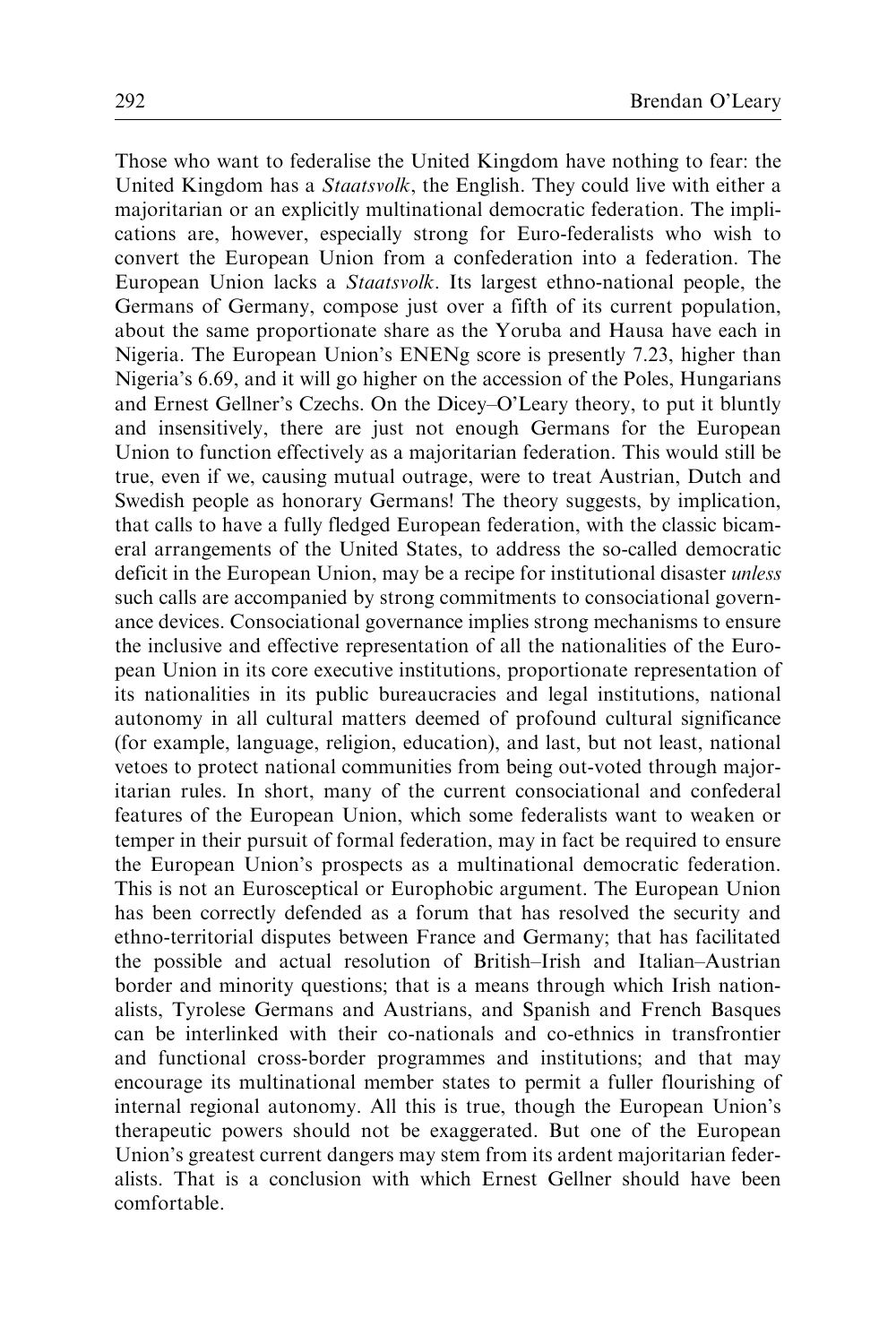#### Notes

1 This is the text of the lecture, unaltered, apart from statements in the footnotes intended to clarify the argument. The ideas developed here were first thought of in Canada in 1994-5. Katharine Adeney provided able research assistance during 1996–9, and the arguments were improved by conversations or communications with Katharine Adeney, John A. Hall, Simon Hix, Simone Lewis, John McGarry, Matt Mulford, Francisco Panizza, Mads Qvortrup, Al Stepan, Anthony D. Smith, and several cohorts of students taking my course at the London School of Economics. Having heard the argument, Mads Qvortrup drew to my attention the passage from Dicey cited in the epigraph.

2 The Soviet Union, Yugoslavia and Czechoslovakia were not democratic federations. Citizens' `choices' of representatives in all governmental tiers were ®ctional until the late 1990s. When their choices became more democratic the relevant states disintegrated largely around the territorial units of the previously sham federations. The `federal republics' offered opportunity structures for old and new political elites as the communist systems opened. The fact that the republics had titular nationalities, mostly substantive, made this prospect even more likely. Their experience offers additional confirmation of the generalisation that 'the dissolution of authoritarian structures cannot possibly save a supranational entity; instead it initially destroys it and helps to create new national entities that then need to be laboriously democratized' (Pfabigan 1991: 63). What might have happened had the centres of these federations been democratised first must remain a matter for speculation. The argument developed here suggests that the Soviet and Yugoslav cases would have required consociational federations to have had any prospects of endurance.

3 The judicial constructions of the relevant Supreme Court may radically affect the nature of the federation and the distribution of effective competencies. Despite an avowedly centralised federal constitution the Canadian provinces are more powerful and the federal government weaker than in any other federation, while the Australian federal government has become much more powerful and state powers have waned, despite operating a constitution designed to create a weak federal government. In both cases these outcomes are the result of judicial decision-making (Zines 1991: 79 and ch. 7).

4 There were some exceptions to this pattern as Glazer (1983) points out. Moreover, a fully correct description of the United States' constitutional form enumerates it as consisting of fifty states, two federacies, three associated states, three local home rule territories, three unincorporated territories, and 130 Native American domestic dependent nations (Watts 1996: 10).

5 By majoritarian I simply mean a federation governed in such a way that standard consociational devices to temper majority rule are not significantly applied.

6 When I first had this idea I thought it was original and wrong, indeed probably wrong because it was original: surely someone had thought of it before and demonstrated it to be wrong? Having read a great deal of comparative federalist literature I could find no clear statement of the theory, though I found hints of it (for example, in Forsyth 1989, and in Franck 1968) or of its falsehood. Later I came to believe the idea might be true, and started to tell people about the theory. Mads Qvortrup subsequently told me of Dicey's remarks in the Law of the Constitution (cited in the epigraph above). This partly disappointed me, because Dicey is fairly far from my political tastes. But if the theory turns out to be a false trail I can at least lay the blame on Dicey.

7 My London School of Economics colleague Dr Francisco Panizza observes that the nonmestizo minority in Mexico is both ethnically very heterogeneous and shares a common Catholic culture with the rest of the population. Mestizo dominance is therefore much greater than the raw figures for the *Staatsvolk* suggest. In Brazil race is not as a deep a cleavage as it might appear  $$ blacks are dispersed throughout the country, and racial, ethnic and cultural mixing are significant, despite differentials in advantages between non-blacks and blacks. Though Brazil's federalism has some consociational devices, these are intended to accommodate regional-territorial rather than ethno-national differences.

8 The authors provide data on no otherlinguistic groupsin Belgium. Theirsource is Stephens 1976.

9 As for Mexico and Brazil see note 7.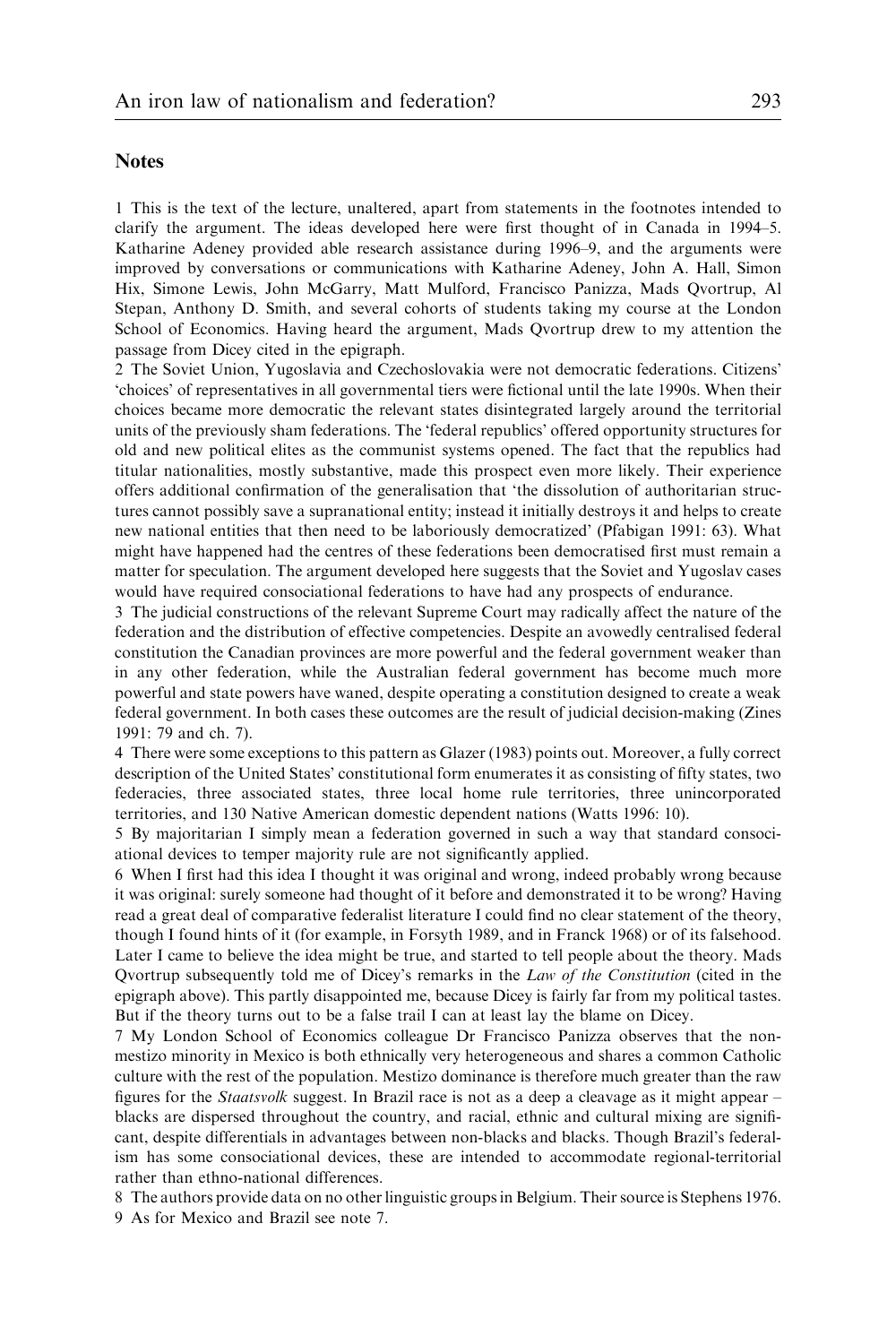#### References

- Anderson, Benedict. 1998. The Spectre of Comparisons: Nationalism, Southeast Asia and the World. London: Verso.
- Arora, Balveer and Verney, Douglas V. 1995. Multiple Identities in a Single State: Indian Federalism in Comparative Perspective. New Delhi: Konark Publishers PVT Ltd.
- Bauer, Otto. 1907. Die Nationalitätenfrage und die Sozialdemokratie. Vienna: Wiener Volksbuchhandlung.
- Beer, Samuel H. 1993. To Make a Nation: the Rediscovery of American Federalism. Cambridge, MA: Belknap Press of Harvard University.
- Bosco, Andrea (ed.). 1992. The Federal Idea: the History of Federalism since 1945. London: Lothian Foundation Press.
- Brass, Paul R. 1990. The Politics of India Since Independence. New Delhi: Cambridge University Press.
- Brubaker, Rogers. 1992. Citizenship and Nationhood in France and Germany. Cambridge, MA: Harvard University Press.
- Connor, Walker. 1984. The National Question in Marxist-Leninist Theory and Strategy. Princeton, NJ: Princeton University Press.
- de Certaus, Michel, Julia Dominique and Jacques Revel. 1975. Une Politique de la Langue. La Révolution Française et les patois: L'enquête de Grégoire. Paris: Gallimard.
- Dicey, Albert Venn. 1915. Introduction to the Study of the Law of the Constitution. London: Macmillan.
- Elazar, Daniel. 1987. Exploring Federalism. Tuscaloosa, AL: University of Alabama.
- Fischer, Joschka. 2000. 'Apologies to the UK, but "federal" is the only way', The Independent, 16 May 2000, p.4.
- Forsyth, M. (ed.). 1989. Federalism and Nationalism. Leicester: Leicester University Press.
- Franck, Thomas M. 1968. Why Federations Fail: an Inquiry into the Requisites for Successful Federation. New York: New York University Press.
- Gellner, Ernest. 1964. Thought and Change. London: Weidenfeld and Nicolson.
- Gellner, Ernest. 1968 [1959]. Words and Things, with an introduction by Bertrand Russell. Harmondsworth: Penguin Books.
- Gellner, Ernest. 1969. Saints of the Atlas. London: Weidenfeld & Nicolson.
- Gellner, Ernest. 1974a. Contemporary Thought and Politics. London and Boston: Routledge & Kegan Paul.
- Gellner, Ernest. 1974b. The Devil in Modern Philosophy. London and Boston: Routledge & Kegan Paul.
- Gellner, Ernest. 1974c. Legitimation of Belief. London: Cambridge University Press.
- Gellner, Ernest. 1979. Spectacles and Predicaments: Essays in Social Theory. Cambridge and New York: Cambridge University Press.
- Gellner, Ernest. 1980. Soviet and Western Anthropology. New York: Columbia University Press.
- Gellner, Ernest. 1981. Muslim Society. Cambridge and New York: Cambridge University Press.

Gellner, Ernest. 1983. Nations and Nationalism. Oxford: Basil Blackwell.

- Gellner, Ernest. 1985. Relativism and the Social Sciences. Cambridge: Cambridge University Press.
- Gellner, Ernest. 1987. Culture, Identity, and Politics. Cambridge and New York: Cambridge University Press.
- Gellner, Ernest. 1988a. Plough, Sword and Book: the Structure of Human History. London: Collins-Harvill.
- Gellner, Ernest. 1988b. State and Society in Soviet Thought. Oxford: Basil Blackwell.
- Gellner, Ernest. 1989. 'Foreword' in Brendan O'Leary, The Asiatic Mode of Production: Oriental Despotism, Historical Materialism and Indian History. Oxford and New York: Basil Blackwell.
- Gellner, Ernest. 1992. Reason and Culture: the Historic Role of Rationality and Rationalism. Oxford, UK and Cambridge, MA: Basil Blackwell.
- Gellner, Ernest. 1993 [1985]. The Psychoanalytic Movement: the Cunning of Unreason. Evanston, IL: Northwestern University Press.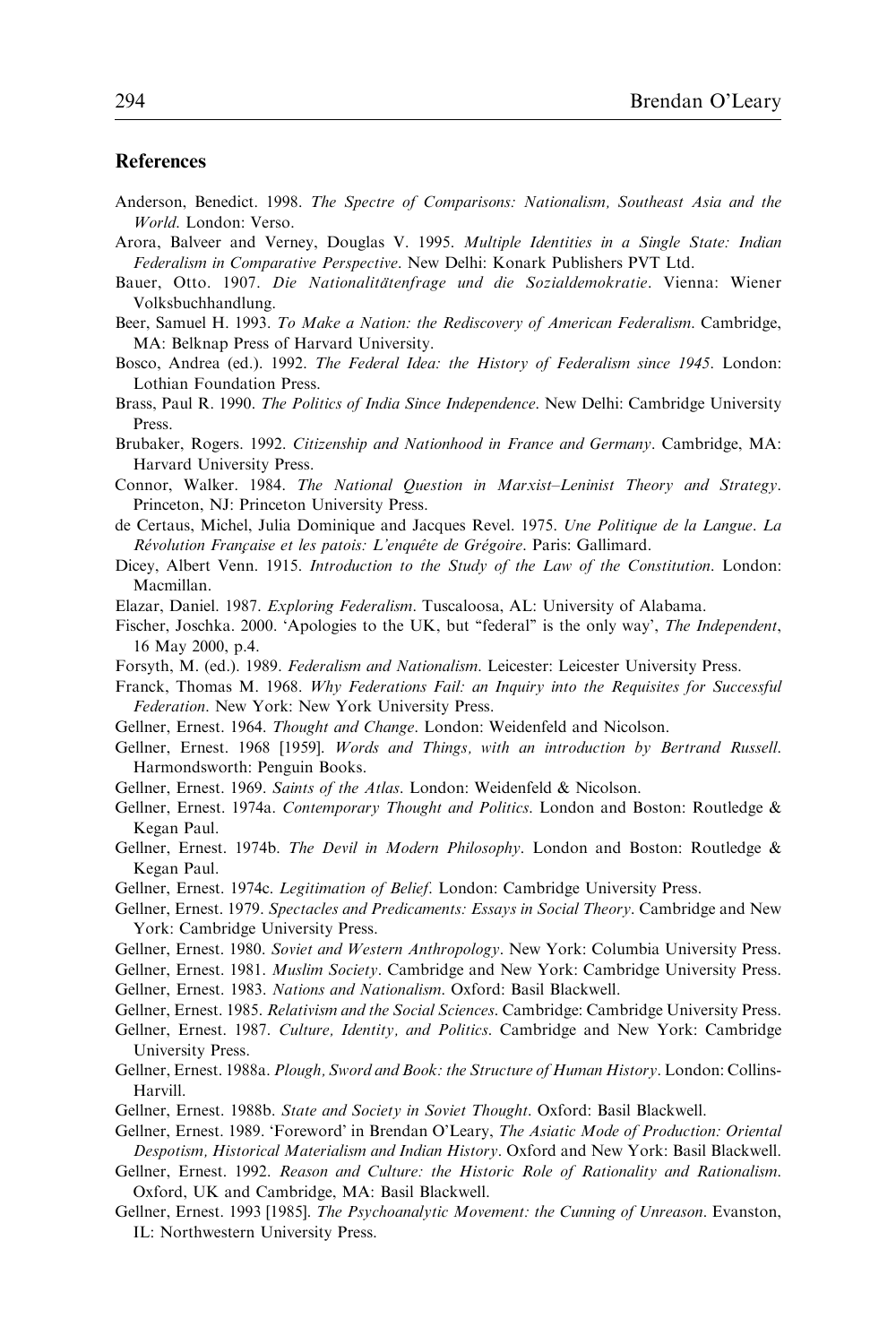- Gellner, Ernest. 1994. Conditions of Liberty: Civil Society and its Rivals. London: Hamish Hamilton.
- Gellner, Ernest. 1995. Anthropology and Politics: Revolution in the Sacred Grove. Oxford: Blackwell.

Gellner, Ernest. 1997. Nationalism. London: Weidenfeld and Nicolson.

- Glazer, Nathan. 1983. `Federalism and ethnicity: the American solution' in N. Glazer (ed.), Ethnic Dilemmas, 1964-82. Cambridge, MA: Harvard University Press.
- Gordon, Milton M. 1964. Assimilation in American Life: the Role of Race, Religion and National Origins. New York: Oxford University Press.
- Hanf, Theodor. 1991. 'Reducing conflict through cultural autonomy: Karl Renner's contribution' in U. Ra'anan, M. Mesner, K. Armes and K. Martin (eds.), State and Nation in Multi-ethnic Societies: the Breakup of Multi-national States. Manchester: Manchester University Press.
- Hicks, Ursula K. 1978. Federalism, Failure and Success: a Comparative Study. London: Macmillan.
- Hirschman, Albert O. 1945. National Power and the Structure of Foreign Trade. Berkeley: University of California Press.

Horowitz, Donald. 1985. Ethnic Groups in Conflict. Berkeley, CA: University of California Press.

- Horowitz, Donald. 1998. `Self-determination: politics, philosophy and law' in M. Moore (ed.), National Self-determination and Secession. Oxford: Oxford University Press.
- King, Preston. 1982. Federalism and Federation. London: Croom Helm.
- Laakso, M. and Taagepera, Rein. 1979. `Effective' number of parties: a measure with applications to West Europe, *Comparative Political Studies* 12(1): 3-27.
- Lane, Jan Erik and Ersson, Svante O. 1990. Politics and Society in Western Europe. London: Pinter.
- Lijphart, Arend. 1977. Democracy in Plural Societies: a Comparative Exploration. New Haven, CT and London: Yale University Press.
- Lijphart, Arend (ed.). 1981. Conflict and Coexistence in Belgium: the Dynamics of a Culturally Divided Society. Berkeley: Institute of International Studies, University of California.
- Lijphart, Arend. 1996. `The puzzle of Indian democracy: a consociational interpretation', American Journal of Political Science 90 (2), 258-68.
- Madison, James, Alexander Hamilton and John Jay. 1987 [1788]. The Federalist Papers, edited and with an introduction by Isaac Kramnick. Harmondsworth: Penguin.
- Majocchi, Luigi Vittoria. 1991. `Nationalism and federalism in 19th century Europe' in A. Bosco (ed.), The Federal Idea: the History of Federalism from Enlightenment to 1945. London: Lothian Press, vol. I, 155-65.
- Noel, Sid. 1993. 'Canadian responses to ethnic conflict: consociationalism, federalism and control' in J. McGarry and B. O'Leary (eds.), The Politics of Ethnic Conflict-regulation: Case Studies of Protracted Ethnic Conflicts. London: Routledge.
- Nordlinger, Eric A. 1972. Conflict Regulation in Divided Societies. Cambridge, MA: Center for International Affairs, Harvard University.
- O'Leary, Brendan. 1989. The Asiatic Mode of Production: Oriental Despotism, Historical Materialism and Indian History. Oxford and New York: Basil Blackwell.
- O'Leary, Brendan. 1997. `On the nature of nationalism: an appraisal of Ernest Gellner's writings on nationalism', *British Journal of Political Science 27(2)*: 191-222.
- O'Leary, Brendan. 1998. `Gellner's diagnoses of nationalism: a critical overview or what is living and what is dead in Gellner's philosophy of nationalism?' in J. A. Hall (ed.), The State of the Nation: Ernest Gellner and the Theory of Nationalism. Cambridge: Cambridge University Press.
- Pfabigan, Alfred. 1991. `The political feasibility of the Austro-Marxist proposal for the solution of the nationality problem of the Danubian monarchy' in U. Ra'anan, M. Mesner, K. Armes and K. Martin (eds.), State and Nation in Multi-ethnic Societies: the Breakup of Multi-national States. Manchester: Manchester University Press.
- Premdas, Ralph R. 1998. Secession and Self-determination in the Caribbean: Nevis and Tobago. St Augustine, Trinidad: The University of the West Indies Press.

Riker, William H. 1964. Federalism: Origin, Operation, Significance. Boston: Little Brown.

Stavenhagen, Rodolfo. 1996. Ethnic Conflicts and the Nation-state. Basingstoke: Macmillan.